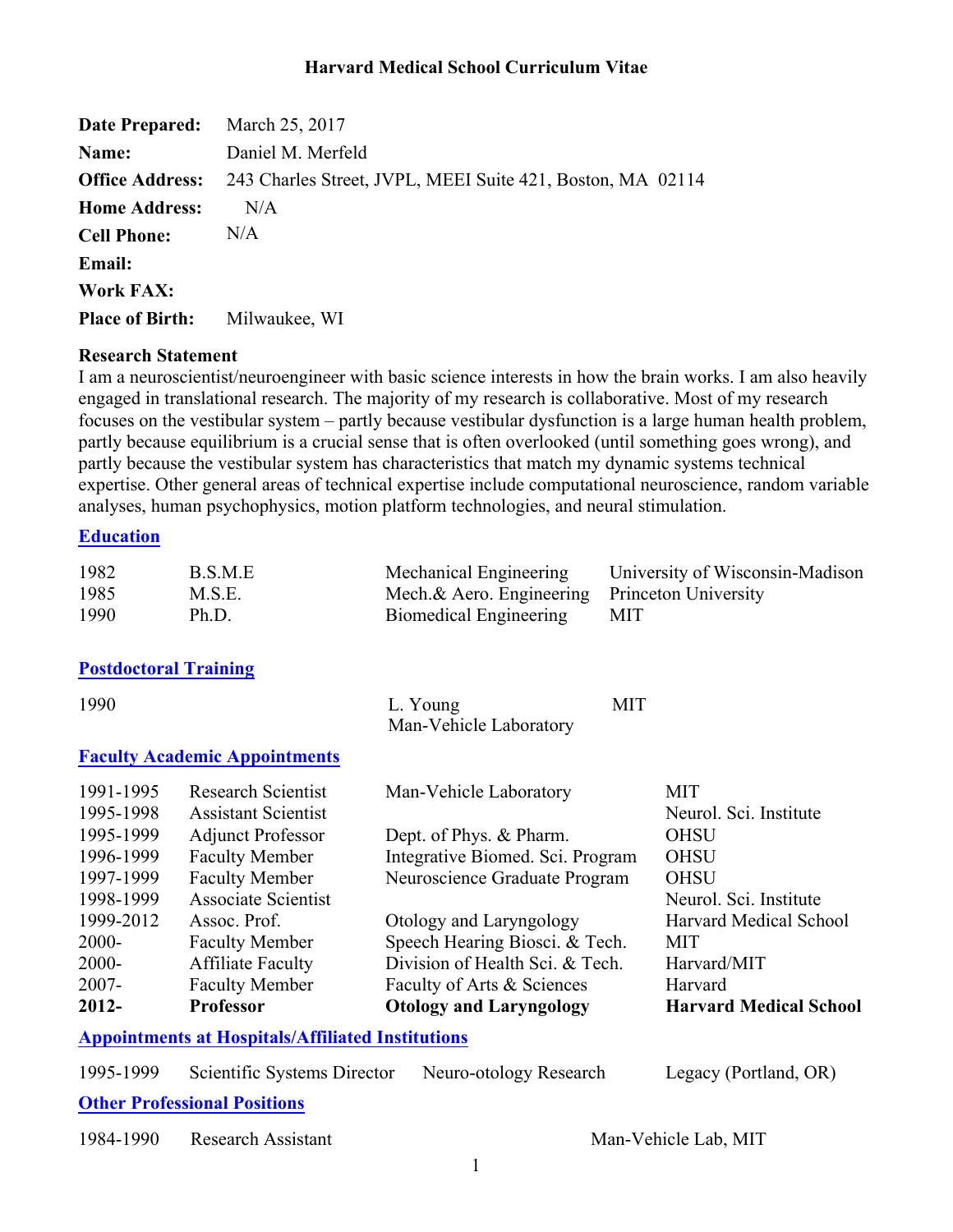| 1986 | Scientist, Space Life Sciences Training Program | <b>NASA Kennedy Space Center</b> |
|------|-------------------------------------------------|----------------------------------|
| 1991 | Visiting Scholar                                | Univ. of Sydney, Australia       |

## **Major Administrative Leadership Positions**

| Local                    |                                |                                                                                                                          |                            |
|--------------------------|--------------------------------|--------------------------------------------------------------------------------------------------------------------------|----------------------------|
| 1992-1995                | Acting PI                      | Directed efforts of an international team of neurovestibular scientists on<br>Spacelab Life Sciences $-2$                |                            |
| 1996-1998                | PR Director                    | Neurological Sciences Institute                                                                                          |                            |
| 1999-                    | <b>Director</b>                | Jenks Vestibular Physiology Laboratory (a multi-PI research lab)                                                         |                            |
| 2002-2004                | Organizer                      | Sensory-Neural Systems: Spatial Orientation from Vestibular End Organs<br>to Behavior and Adaptation (16.430J/HST.514J), |                            |
| 2007-2011                | Organizer                      | <b>MEEI Vestibular Seminar Series</b>                                                                                    |                            |
| <b>Committee Service</b> |                                |                                                                                                                          |                            |
| Local                    |                                |                                                                                                                          |                            |
| 2000                     |                                | Department Search Committee for Otologist/Neurotologist                                                                  | Member                     |
| 2000                     |                                | Faculty Promotion Committee for Computational Neuroscientist                                                             | Member                     |
| 2004                     |                                | Department Search Committee for Otoneurologist                                                                           | Member                     |
| 2005                     |                                | Department Search Committee for Otologist/Neurotologist                                                                  | Member                     |
| 2006-2008                | <b>MEEI Research Committee</b> |                                                                                                                          | Member                     |
| 2006                     |                                | <b>MEEI Vestibular Seminar Steering Committee</b>                                                                        | Chair                      |
| 2009-2010                |                                | Department Search Committee for Otoneurologist                                                                           | Member                     |
| 2012-2016                | <b>MEEI Research Committee</b> |                                                                                                                          | Member                     |
| National                 |                                |                                                                                                                          |                            |
| 1990                     |                                | Panel – Vestibular Research Facility as a National Laboratory, NASA                                                      | Member                     |
| 1990                     |                                | Human Responses to Accelerative Forces Panel,                                                                            | <b>Invited Participant</b> |
|                          |                                | Naval Aerospace Medical Research Lab                                                                                     |                            |
| 1992-1994                |                                | Health Care Engineering Policy Committee,                                                                                | Member                     |
|                          |                                | Institute of Electrical and Electronics Engineers                                                                        |                            |
| 1995-1997                |                                | Vestibular Research Center Advisory Panel                                                                                | Member                     |
|                          |                                | Northwestern/Neurological Science Institute (NIH/NASA)                                                                   |                            |
| 1999                     |                                | <b>Artificial Gravity Workshop</b>                                                                                       | <b>Invited Participant</b> |
|                          |                                | NASA and National Space Biomedical Research Institute                                                                    |                            |
| 2003                     | NIH/NIDCD                      | Workshop of Neural Vestibular Prostheses                                                                                 | <b>Invited Participant</b> |
| 2012                     |                                | NIDCD Workshop on Motion Perception and Balance Disorders                                                                | <b>Invited Participant</b> |
| 2016                     | <b>Health Risks</b>            | Committee to Review NASA's Evidence Reports on Human                                                                     | <b>Invited Speaker</b>     |
| 2016                     |                                | DOD Spatial Orientation Modeling Expert Workgroup (SOMEW)                                                                | Participant/Speaker        |
| <b>International</b>     |                                |                                                                                                                          |                            |
| 1994                     |                                | Neurolab Rotator Workshop, NASA and European Space Agency                                                                | Member                     |
| 2010                     |                                | Spatial Disorientation Workshop, Dutch Ministry of Defense                                                               | Member                     |

### **Professional Societies**

| 1987-     | Institute of Electrical and Electronic Engineers | Member |
|-----------|--------------------------------------------------|--------|
| 1987-1995 | Aerospace Medical Association                    | Member |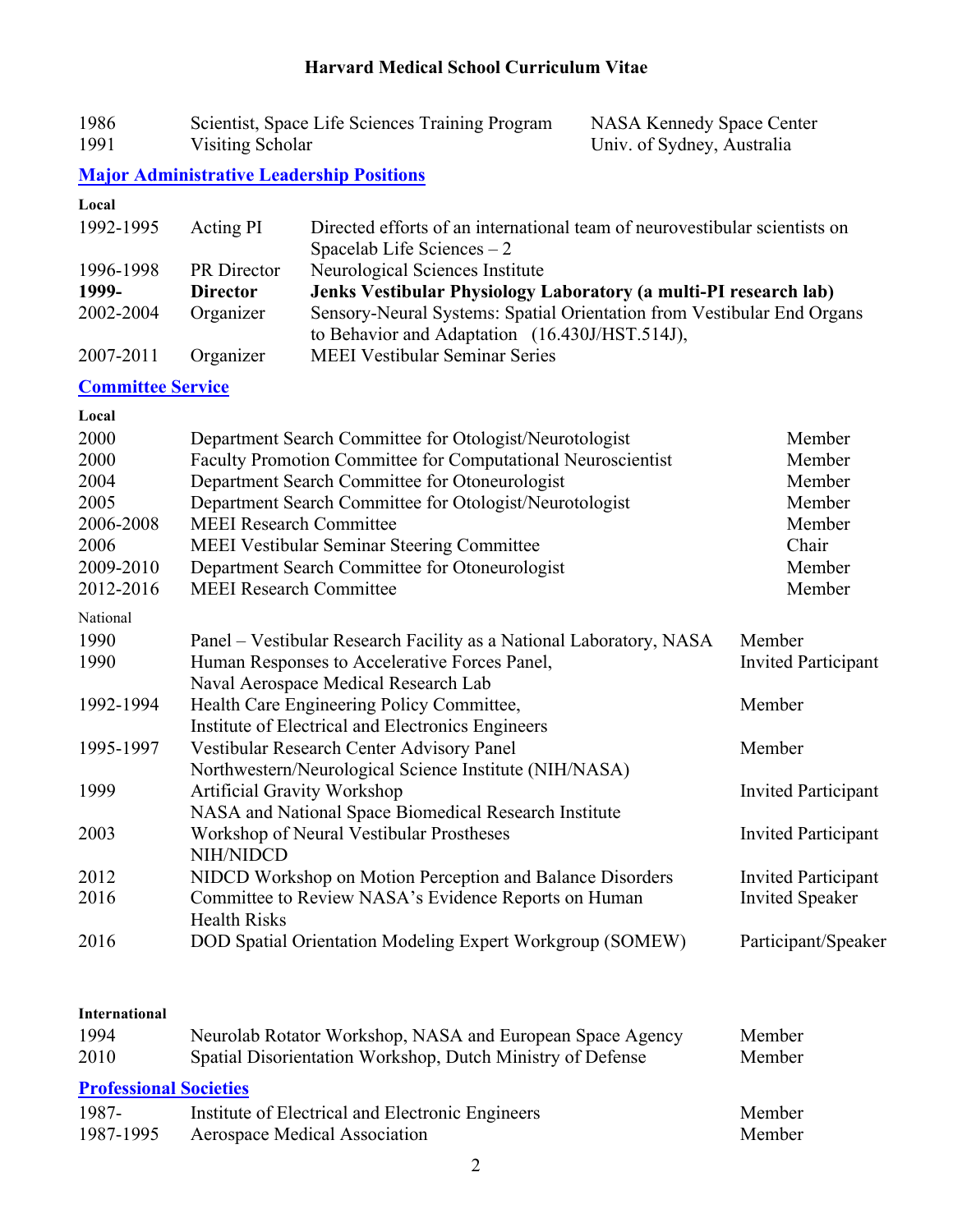| 1990-                          | Society for Neuroscience                                         | Member        |
|--------------------------------|------------------------------------------------------------------|---------------|
| 1990-                          | <b>Biomedical Engineering Society</b>                            | Member        |
| 1993-                          | <b>Barany Society</b>                                            | Member        |
| 1996-2008                      | Association for Research in Otolaryngology                       | Member        |
| 2012-                          | Institute of Electrical and Electronic Engineers                 | Senior Member |
| 2012-                          | <b>American Institute for Medical and Biological Engineering</b> | <b>Fellow</b> |
| <b>Grant Review Activities</b> |                                                                  |               |
| 1992                           | Postdoctoral Fellowship Review Panel, Office of Naval Technology | Member        |
| 1995                           | Grant Review Panel, National Science Foundation                  | Reviewer      |
| 1997                           | R03 Review Panel, NIH/NIDCD                                      | Member        |
| 1998                           | R03 Review Panel, NIH/NIDCD                                      | Member        |
| 1999-2003                      | Communications Disorders Review Committee (CDRC) NIH/NIDCD       | Member        |
| 2000                           | Research Council for Earth and Life Sciences                     | Reviewer      |
|                                | Netherlands Organization for Scientific Research                 |               |
| 2001                           | Neurobiology Flight Grant Review Panel, NASA                     | Member        |
| 2001                           | Special Emphasis Review Panel, NIH/NIDCD                         | Member        |
| 2002                           | Special Emphasis Review Panel, NIH/NIDCD                         | Member        |
| 2004                           | Special Emphasis Review Panel, NIH/IFCN                          | Member        |
| 2005                           | Special Emphasis Review Panel, NIH/IFCN                          | Member        |
| 2004                           | Scientific Merit Review and Evaluation Advisory Committee        | Member        |
|                                | Veteran Affairs Rehab R&D                                        |               |
| 2006                           | Grant Review Panel, Medical Research Council (Great Britain)     | Member        |
| 2007                           | Research Core Center (P30) Review Committee, NIH/NIDCD           | Chairman      |
| 2007                           | Special Emphasis P50 Review Committee, NIH/NIDCD                 | Member        |
| 2008                           | NASA and NSBRI Sensory Adaptation Grant Review Panel, NASA       | Member        |
| 2008                           | UK Engineering and Physical Sciences Research Council Review     | Reviewer      |
| 2009-2011                      | Special Emphasis Panels, NIH/NIDCD                               | Member        |
| 2010                           | Meniere's Clinical Trial Panel, NIH/NIDCD                        | Member        |
| 2008-2011                      | Communications Disorders Review Committee (CDRC) NIH/NIDCD       | Member        |
| 2011                           | National Science Foundation (NSF)                                | Reviewer      |
| 2011                           | Special Emphasis Panel (ETTN E12) Study Section (NIH)            | Member        |
| 2012                           | Special Emphasis Panel (ZDC1 SRB Y53) Study Section (NIH/NIDCD)  | Member        |
| 2012                           | UK Medical Research Council Review                               | Reviewer      |
| 2012-2018                      | <b>Sensorimotor Integration (SMI) Study Section NIH</b>          | Regular       |
|                                |                                                                  | <b>Member</b> |

## **Editorial Activities**

Ad hoc Reviewer<br>1994 A Aviation, Space, and Environmental Medicine

| 1995      | Annals of Biomedical Engineering                          |
|-----------|-----------------------------------------------------------|
| 1995-2011 | <b>Experimental Brain Research</b>                        |
| 1995-2011 | Journal of Neurophysiology                                |
| 1996-1997 | Brain Research Bulletin                                   |
| 1996-2011 | Journal of Vestibular Research                            |
| 1997      | <b>Brain Research Reviews</b>                             |
| 1997-2011 | <b>IEEE</b> Transactions on Biomedical Engineering        |
| 1999      | Nature Neuroscience                                       |
| 1999-     | Journal of the Association for Research in Otolaryngology |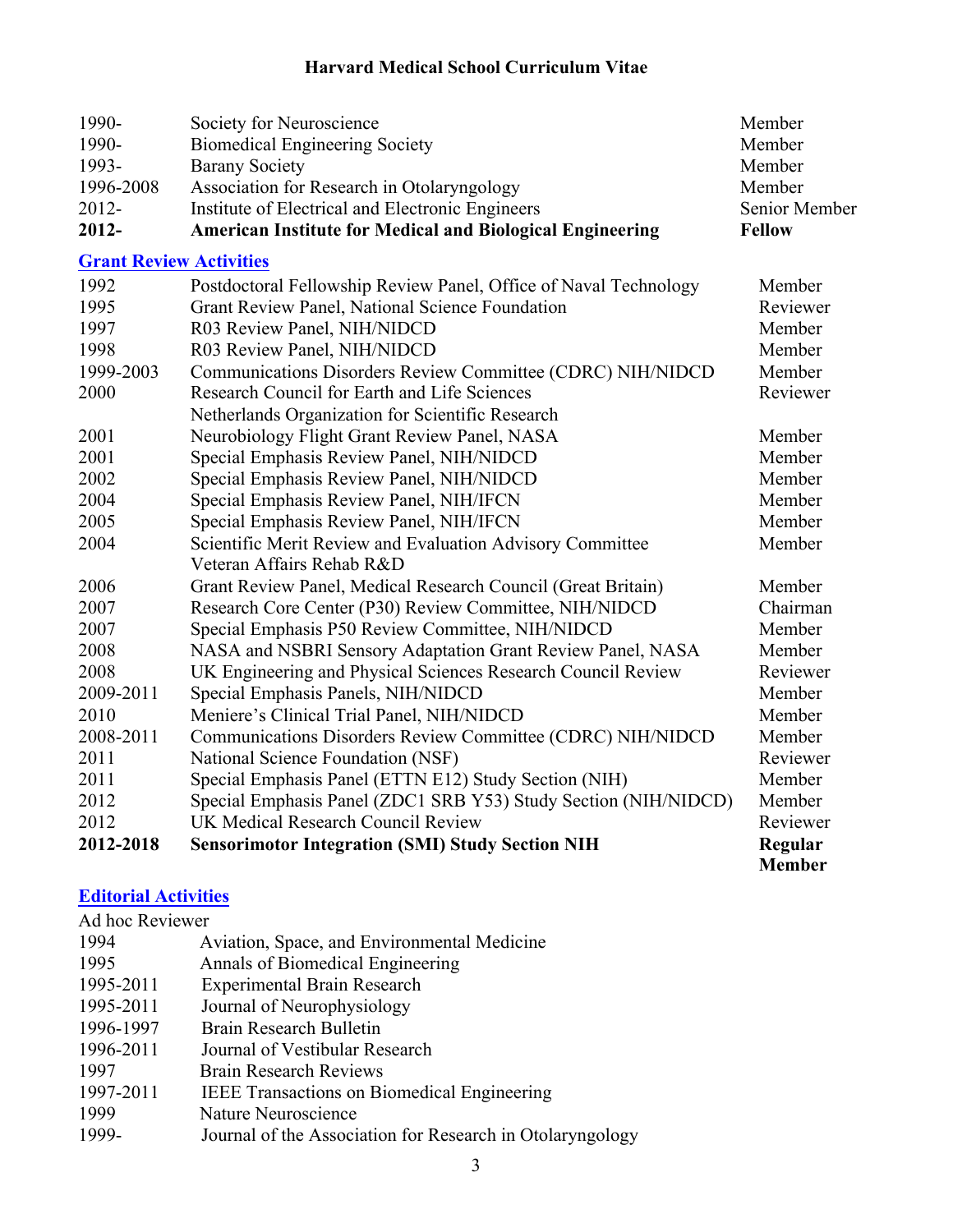| 2001                                | <b>Vision Research</b>                                                    |
|-------------------------------------|---------------------------------------------------------------------------|
| 2003                                | Perception and Psychophysics                                              |
| $2003 -$                            | <b>IEEE Transactions of Neural Networks</b>                               |
| $2004 -$                            | Science                                                                   |
| 2004-                               | Journal of Neural Engineering                                             |
| 2006-                               | Brain Research                                                            |
| 2006                                | <b>PLoS Biology</b>                                                       |
| 2008-2011                           | Journal of Physiology                                                     |
| 2008                                | Journal of Vision                                                         |
| 2007-2011                           | Journal of Neuroscience                                                   |
| 2010                                | Attention, Perception, & Psychophysics                                    |
| 2010                                | PloS One                                                                  |
| 2010                                | Neuroscience                                                              |
| 2010                                | Cerebral Cortex                                                           |
| $2010-$                             | Otology & Laryngology                                                     |
| 2011                                | Neuroscience Methods                                                      |
| 2011                                | Hearing Research                                                          |
| 2011                                | Journal of Neural Engineering                                             |
| 2011                                | <b>IEEE Transactions on Neural Systems and Rehabilitation Engineering</b> |
| 2011                                | Annals of Otology                                                         |
| $\Omega_{\rm th} = \Gamma_{\rm th}$ |                                                                           |

#### **Other Editorial Roles**

| 2012-<br>2014- | Board of Co-Editors member<br><b>Associate Editor</b> | <b>Experimental Brain Research</b><br><b>Journal of Neurophysiology</b> |
|----------------|-------------------------------------------------------|-------------------------------------------------------------------------|
| 2011           | Associate Editor                                      | IEEE 2011 EMBC                                                          |
| 2004-2005      | <b>Guest Editor</b>                                   | Journal of Neural Engineering                                           |
| 1997-2001      | Editorial Board member                                | Journal of Vestibular Research                                          |

### **Honors and Prizes**

| 1990     | Sigma XI-National Scientific Honorary Fraternity                                  |
|----------|-----------------------------------------------------------------------------------|
| 1990     | Fellow, Winter Conference on Brain Research                                       |
| 1990     | Payload Specialist Semi-Finalist, Spacelab mission "SLS-1"                        |
| 1991     | Visiting Scholar, University of Sydney                                            |
| 1995     | Payload Specialist Semi-Finalist, Spacelab mission "SLS-2"                        |
| 1995     | <b>Biomedical Engineering Society's "Whitaker Young Investigator"</b>             |
| 2004     | Invited Participant, NIDCD Workshop on Electrical Stimulation of Vestibular Nerve |
| $2012 -$ | Senior Member, Institute for Electrical and Electronics Engineering (IEEE)        |
| $2012 -$ | <b>Fellow, American Institute of Medical and Biological Engineering (AIMBE)</b>   |
| 2014     | Inaugural Vestibular Disorders Association "Champion of Vestibular Medicine"      |

# **Report of Funded and Unfunded Projects**

### **Funding Information**

### **Past**

| 1986-1989 | NASA Fellowship, Vestibulo-Ocular Responses during Centrifugation | <sub>PI</sub> |
|-----------|-------------------------------------------------------------------|---------------|
| 1991-1992 | NASA, Vestibular Experiments in Spacelab Life Sciences – 1        | $Co-I$        |
| 1992-1995 | NASA, Vestibular Experiments in Spacelab Life Sciences $-2$       | $Co-I$        |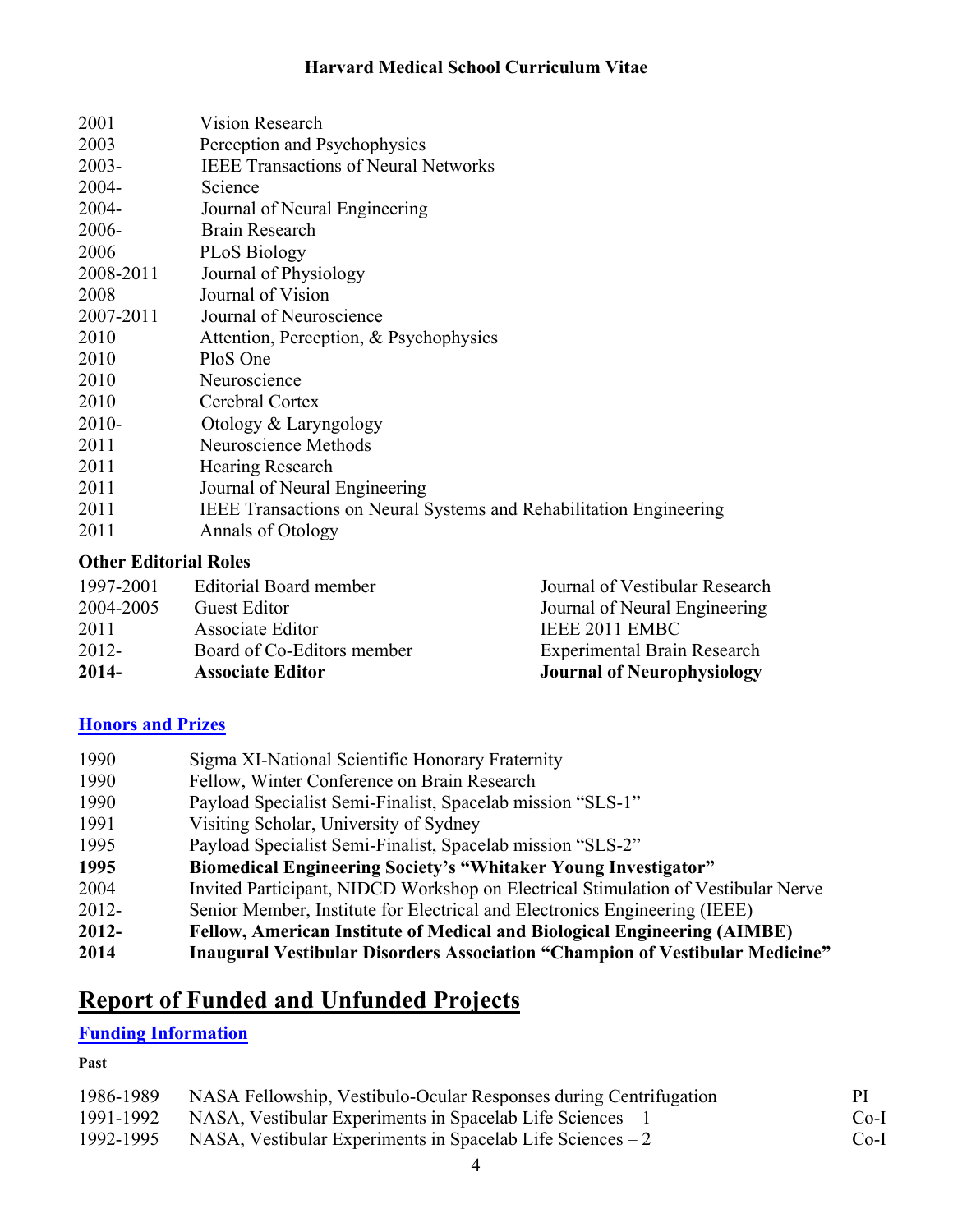| 1993-1996 | NASA, Visual-Vestibular Interactions                                                                                                         | $Co-PI$  |
|-----------|----------------------------------------------------------------------------------------------------------------------------------------------|----------|
| 1994-1997 | NASA, Mechanisms of Sensorimotor Adaptation to Centrifugation                                                                                | $Co-I$   |
| 1995-1998 | NASA, Otolith and Vertical Canal Contributions to Dynamic Postural Control                                                                   | $Co-I$   |
| 1995-1999 | NIH/NIDCD R01, Otolithic Control of Human Postural Sway Trajectories                                                                         | $Co-I$   |
| 1996-1998 | Medical Research Foundation of Oregon,                                                                                                       | PI       |
|           | Efficacy and Side-effects of Electrical Stimulation of Peripheral Vestibular Nerves                                                          |          |
| 1996-2001 | NIH/NIDCD R01, Vestibular-ocular Responses during Combined Linear<br>And Angular Stimuli                                                     | PI       |
| 1997-2001 | Whitaker Foundation, Adaptive Responses of the Vestibulo-ocular Reflexes to<br><b>Electrical Stimulation</b>                                 | PI       |
| 2000-2006 | NASA, Influence of Sensory Integration on the Neural Processing of<br>Gravito-inertial Cues                                                  | PI       |
| 2001-2004 | NASA, neural Processing of Ambiguous Gravito-Inertial Cues                                                                                   | $Co-I$   |
| 2001-2006 | NIH/NIDCD R01, Adaptation to Controlled Vestibular Stimulation                                                                               | PI       |
| 2004-2006 | NASA, The Influence of Rotational Cues on Human Tilt and Translation Responses                                                               | $Co-I$   |
| 2007-2008 | NASA, The Influence of rotational Cues on Human Tilt and Translation Responses                                                               | PI       |
| 2006-2009 | NIH/NIDCD R01, Vestibular influences on spatial orientation in monkey                                                                        | $Co-I$   |
| 2007-2010 | NIH/NIDCD R01, Development of semicircular canal prostheses for studies of<br>vestibular plasticity                                          | PI       |
| 2009-2012 | European Commission, Closed loop neural prosthesis for vestibular disorders                                                                  | $Co-I$   |
| 2012-2013 | NIH R56, Innovative methodologies for measuring behavioral vestibular thresholds                                                             | PI       |
| 2009-2014 | NIH/NIDCD R01, Vestibular prosthesis tested in a vestibulopathic model                                                                       | $Co-I$   |
| 1999-2015 | NIH/NIDCD R01, Vestibular thresholds, including psychophysical response dynamics                                                             | PI       |
| Present   |                                                                                                                                              |          |
| 2011-2017 | MedEl, Supplementary Investigations to Support the Development of a Vestibular<br><b>Implant Targeting Bilateral Vestibular Hypofunction</b> | PI       |
| 2012-2017 | NIH/NIDCD R01, Vestibular migraine investigated with psychophysical and<br>oculomotor tests                                                  | $Co-I$   |
| 2013-2018 | NIH/NIDCD R01, Vestibular contributions to estimated head motion and orientation                                                             | $Co-I$   |
| 2015-2020 | NIH/NIDCD R01, Employing Vestibular Thresholds to Improve Patient Diagnosis                                                                  | PI       |
| 2016-2018 | NIH/NIDCD R21, Employing Magnetic Vestibular Stimulation (MVS) during                                                                        | PI       |
|           | <b>Functional Imaging</b>                                                                                                                    |          |
| 2016-2018 | DOD SBIR, Assessment and Diagnosis of Vestibular Indicators of Soldier Operational<br>Readiness                                              | Consult. |
| 2017-2019 | DOD SBIR, Mathematical Model of Spatial Orientation                                                                                          | $Co-I$   |
|           |                                                                                                                                              |          |

# **Report of Local Teaching and Training**

#### **Teaching of Students in Courses**

*Undergraduate and Graduate course teaching:* 

#### *Massachusetts Institute of Technology and HMS Whitaker College of Health, Science and Technology*

1985-1993 HST Quantitative Physiology: Sensory and Motor Systems (6.032J/2.793J/16.351J/HST543J. Vestibular and eye movement laboratories 1987 HST Quantitative Physiology: Sensory and Motor Systems (6.032J/2.793J/16.351J/HST543J, Teaching Assistant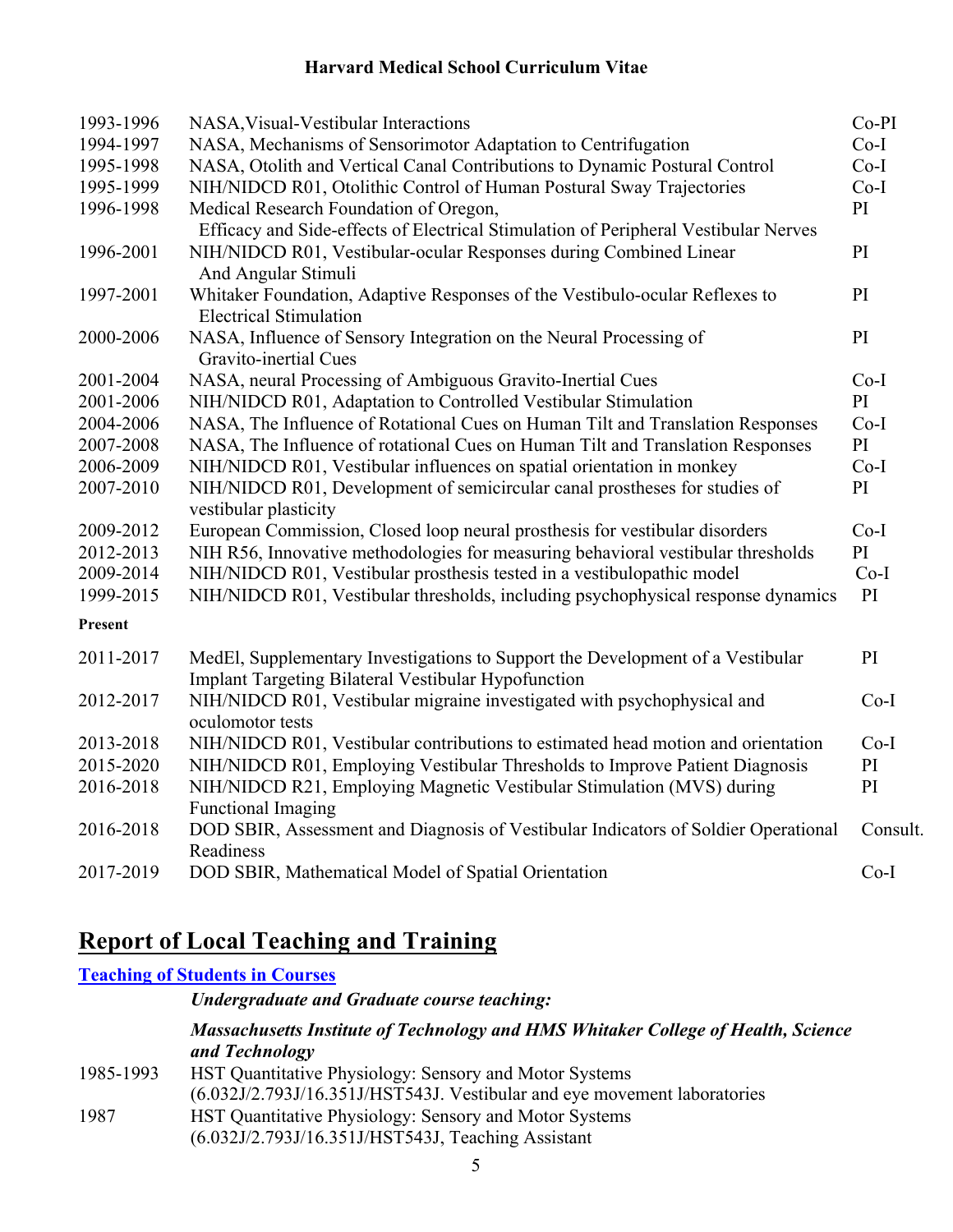| 1992-1995 | MIT Bioengineering Journal Article Seminar, Lecturer and Organizer                    |
|-----------|---------------------------------------------------------------------------------------|
| 1994      | HST Quantitative Physiology: Sensory and Motor Systems                                |
|           | (6.032J/2.793J/16.351J/HST543J). Lecturer, Eye Movement Module                        |
| 2000-2003 | HST Space Biomedical Engineering & Life Support                                       |
|           | (16.423J/HST.515J). Lecturer, Central Neural Processing of Vestibular Cues            |
| 2002      | HST Special Topics in Sensory-Neural Systems: Spatial Orientation form vestibular End |
|           | Organs to Behavior and Adaptation                                                     |
|           | (16.499J/HST.587J), Course Organizer and Lecturer                                     |
| 2004      | HST Sensory-Neural Systems: Spatial Orientation from Vestibular End Organs to         |
|           | Behavior and Adaptation (16.430J/HST.514J), Course Organizer and Lecturer             |
| 2006-2012 | HST Sensory-Neural Systems: Spatial Orientation from Vestibular End Organs to         |
|           | Behavior and Adaptation (16.430J/HST.514J), Lecturer                                  |
| 2014      | Sensory-Neural Systems: Spatial Orientation from Vestibular End Organs to             |
|           | Behavior and Adaptation (16.430J/HST.514J), Course Organizer and Lecturer             |
|           | <b>Harvard School of Engineering and Applied Sciences</b>                             |
| 2007-2011 | Introduction to Systems Analysis with Physiological Applications                      |
|           | (ES 145/HST 545), Course Organizer and Lecturer                                       |
| 2012-2015 | <b>Introduction to Systems Analysis with Physiological Applications</b>               |

**(BE 110/HST 545), Course Organizer and Lecturer 2015 Bioelectromagnetics (BE 153 / ENG-SCI 253), Course Organizer and Lecturer**

### *Harvard College*

2008 Perception, Lecturer, Vestibular System

#### *Harvard/MIT Speech and Hearing Biosciences Technology Program*

2016-2017 Lecturer, Vestibular System

### **Formally Supervised Trainees**

| 1996-2000 | Post-doctoral fellow supervisor, Dr. Lionel Zupan<br>Presently: Associate Director for Research Technology at Tufts University                   |
|-----------|--------------------------------------------------------------------------------------------------------------------------------------------------|
|           | Example paper: Merfeld D, Zupan L, Peterka R. Humans use internal models to estimate<br>gravity and linear acceleration. Nature. 1999;398:615-8. |
| 2002      | Post-doctoral fellow research co-supervisor (with Dr. Kosslyn), Dr. Fred Mast                                                                    |
|           | Presently: Professor Ordinarius (full Professor) and Dean of Faculty at Bern University                                                          |
|           | Example paper: Mast FW, Merfeld DM, Kosslyn SM. Visual mental imagery during                                                                     |
|           | caloric vestibular stimulation. Neuropsychologia. 2006;44(1):101-9.                                                                              |
| 2002-2003 | Post-doctoral fellow supervisor, Dr. Sukyung Park                                                                                                |
|           | Presently: Associate Prof., Korea Advanced Institute of Science and Technology                                                                   |
|           | Example paper: Park S, Gianna-Poulin C, Black FO, Wood S, Merfeld DM. Roll rotation                                                              |
|           | cues influence roll tilt perception assayed using a somatosensory technique. Journal of                                                          |
|           | neurophysiology. $2006;96(1):486-91$ .                                                                                                           |
| 2005-2006 | Ph.D. thesis committee member, Jocelyn Songer, Speech and Hearing                                                                                |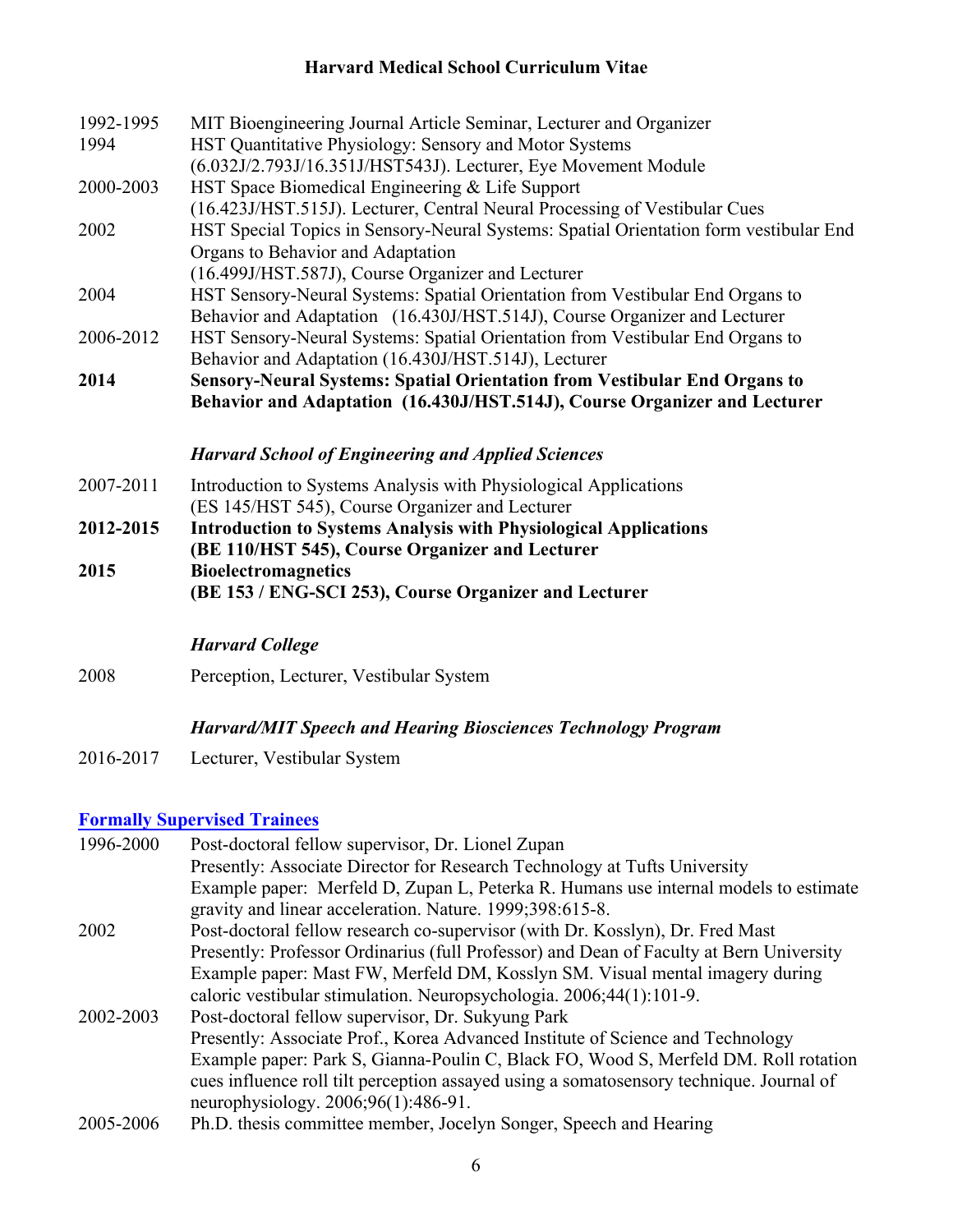| 2007      | Post-doctoral fellow co-supervisor (with Dr. Eatock), Jocelyn Songer, Ph.D.                |
|-----------|--------------------------------------------------------------------------------------------|
|           | Presently: Instructor, Harvard Medical School                                              |
| 2005-2009 | Ph.D. thesis committee member, Hector Penagos, HMS/MIT HST                                 |
| 2008-2009 | Ph.D. thesis co-supervisor, Andrew Rader, Ph.D., MIT Aero/Astro                            |
|           | Example paper: Rader AA, Oman CM, Merfeld DM. Motion perception during variable-           |
|           | radius swing motion in darkness. Journal of neurophysiology. 2009;102(4):2232-44.          |
| 2004-2009 | Ph.D. thesis supervisor, Michael Saginaw, Ph.D., MIT EECS                                  |
|           | Presently: Mathworks                                                                       |
|           | Example paper: Saginaw M, Gong W, Haburcakova C, Merfeld D. Attenuation of Eye             |
|           | Movements Evoked by a Vestibular Implant at the Frequency of the Baseline Pulse Rate.      |
|           | IEEE transactions on bio-medical engineering. 2010.                                        |
| 2007-2010 | Research fellowship supervisor, Keyvan Nicoucar, M.D.                                      |
|           | Presently: Chief Otorhinolaryngology Resident, University Hospitals of Geneva              |
|           | Example paper: Grabherr L, Nicoucar K, Mast FW, Merfeld DM. Vestibular thresholds          |
|           | for yaw rotation about an earth-vertical axis as a function of frequency. Experimental     |
|           | brain research Experimentelle Hirnforschung. 2008, 186(4):677-81.                          |
| 2007-2012 | Post-doctoral fellow supervisor, Faisal Karmali, Ph.D.                                     |
|           | Presently: Assistant Professor, Harvard Medical School                                     |
|           | Example paper: Karmali, F, Merfeld DM. A distributed, dynamic, parallel computational      |
|           | model: the role of noise in velocity storage. Journal of neurophysiology, 2012.            |
| 2011-2013 | Ph.D. thesis committee member, Lara Thompson, Speech and Hearing                           |
| 2011-2012 | Post-doctoral fellow supervisor, Yulia Valko, M.D.                                         |
|           | Presently: Neurologist, University Hospital Zurich, Zurich, Switzerland                    |
|           | Example paper: Valko, Y, Priesol AJ, Lewis R, Merfeld DM. Vestibular labyrinth             |
|           | contributions to human whole-body motion discrimination. Journal of Neuroscience           |
|           | 2012;32(39):13537-42.                                                                      |
| 2012-2015 | Post-doctoral fellow supervisor, Yongwoo Yi, Ph.D.                                         |
|           | Presently: Samsung Corporation, Seoul Korea                                                |
|           | Example paper: Yi, Y., & Merfeld, D. (2016). A Quantitative Confidence Signal Detection N  |
|           | 1. Fitting Psychometric Functions. J Neurophysiol, 115(4): 1932-1945.                      |
| 2013-2014 | Post-doctoral fellow supervisor, Torin Clark, Ph.D.                                        |
|           | Presently: Assistant Professor, University of Colorado-Boulder, Boulder Colorado           |
|           | Example paper: Clark, Newman, Oman, Merfeld, & Young. (2015). Human perceptual             |
|           | overestimation of whole body roll tilt in hypergravity. J Neurophysiol, 113(7), 2062-2077. |
| 2013-2014 | Post-doctoral fellow supervisor, María Carolina Bermúdez Rey                               |
|           | Presently: Resident, Otolaryngology                                                        |
|           | Example paper: Bermúdez Rey, Clark, Bian, Leeder, Wang, & Merfeld (2016), Vestibular       |
|           | Perceptual Threshold: Sex and Age Effects 7(162).                                          |
| 2013-2017 | Ph.D. supervisor, Koeun Lim, Harvard/MIT Speech and Hearing Biosciences                    |
| $2016-$   | Post-doctoral fellow supervisor, Yong Bian                                                 |

## **Local Invited Presentations**

## **Local**

| 1998 | Massachusetts Eye and Ear Infirmary<br><b>Invited Seminar</b>                            |
|------|------------------------------------------------------------------------------------------|
|      | Separating Tilt from Translation: Neural Processing of Ambiguous Otolith Cues            |
| 2002 | Invited Seminar Man-Vehicle Laboratory, MIT                                              |
|      | Chronic Electrical Stimulation of the Vestibular System: A Prototype Neural Semicircular |
|      | Canal prosthesis                                                                         |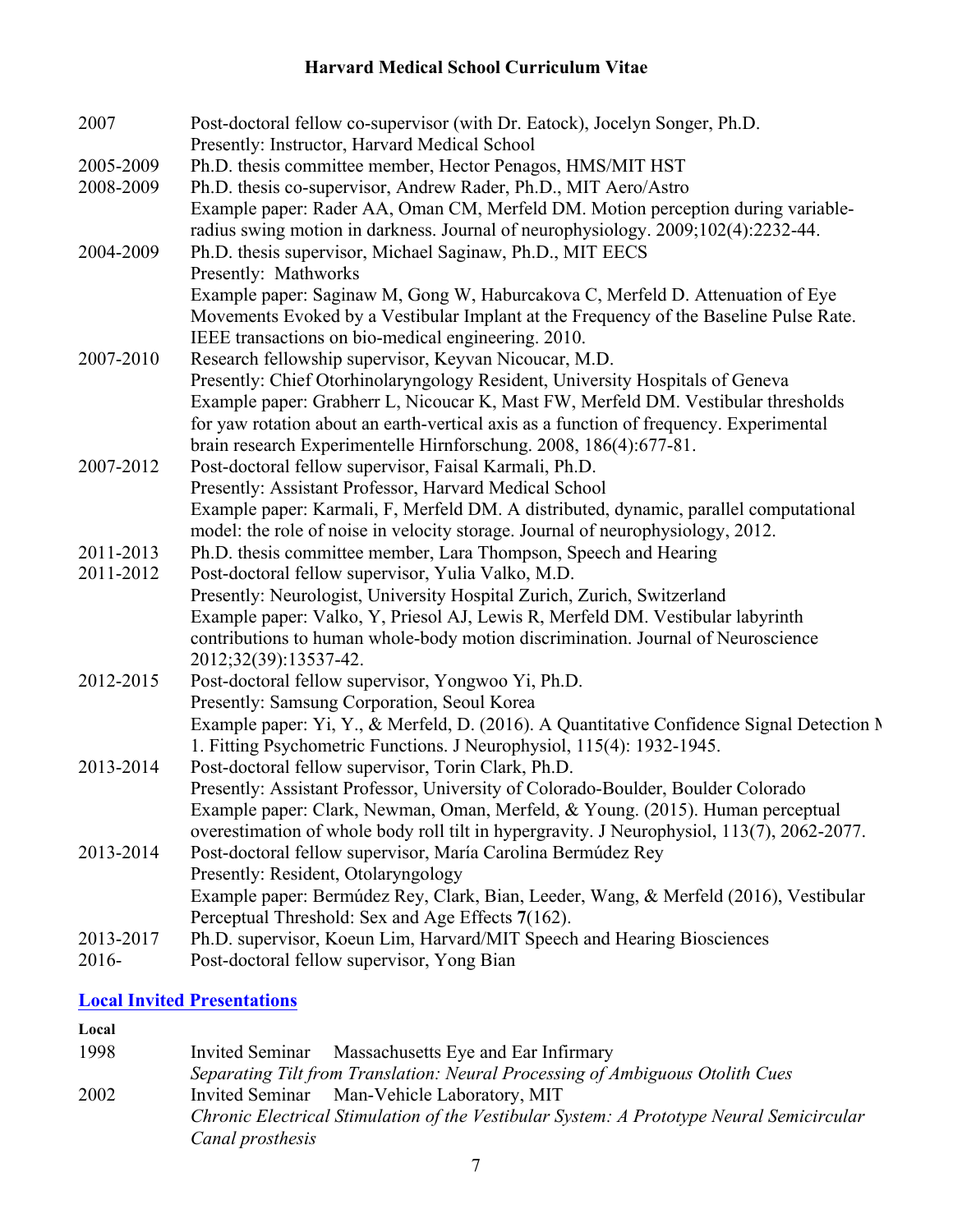| 2002 | Invited Seminar Eaton-Peabody Laboratory, MEEI                                           |
|------|------------------------------------------------------------------------------------------|
|      | Chronic Electrical Stimulation of the Vestibular system: A Prototype Neural Semicircular |
|      | <b>Canal Prosthesis</b>                                                                  |
| 2005 | Invited Seminar Eaton-Peabody Laboratory, MEEI                                           |
|      | An Overview of Progress on a Vestibular Prosthesis                                       |
| 2008 | Invited Seminar Have You Heard? Public Forum, MEEI                                       |
|      | Vestibular Research Snapshots                                                            |
| 2010 | Invited Seminar, Neuroscience Grand Rounds, MGH                                          |
|      | Help for patients suffering imbalance and spatial disorientation: balance aids and       |
|      | vestibular implants                                                                      |
| 2013 | Invited Seminar, MEEI 2013 President's Lecture Series, MEEI                              |
|      | Imbalanced: Unlocking the Mysteries of Balance and Dizziness Disorders                   |
| 2013 | Invited Seminar, McGill University, Montreal Canada                                      |
|      | Subjective Detection of Vertical Acceleration: A Velocity Dependetn Response?            |
| 2013 | Invited Seminar, Harvard School of Engineering and Applied Science, Cambridge MA         |
|      | Neuroengineering the Vestibular System                                                   |
| 2014 | Invited Seminar, Boston Museum of Science, Boston MA                                     |
|      | Using Balance to Study Prevalence of Vestibular Dysfunction                              |
| 2014 | Invited Seminar, Schepens Eye Research Institute, Boston MA                              |
|      | Perceptual thresholds can help assay vestibular function and may help isolate vestibular |
|      | deficits.                                                                                |
| 2014 | Invited Seminar, Martinos Imaging Center, MGH Hospital, Boston MA                        |
|      | The Vestibular System: Moving MRI (mMRI)                                                 |
| 2015 | Invited Seminar, Audiology MEEI, Boston MA, The Vestibular System: An Overview           |
|      | (including potential clinical applications)                                              |
| 2015 | Invited Seminar, SERI, MEEI, Boston MA, Analyzing Confidence for a Binary Forced-        |
|      | Choice Direction-Recognition Task: A Confidence Signal Detection Model                   |

# **Report of Regional, National and International Invited Teaching and Presentations**

## **Invited Presentations and Courses**

**Regional/National** 

| 1991 | Invited Presentation "Sensing and Controlling Motion"                         |
|------|-------------------------------------------------------------------------------|
|      | Effect of Gravity on Monkey Vestibulo-ocular Reflex                           |
| 1994 | Invited Seminar Boston University                                             |
|      | An Observer Theory Model of Human Spatial Orientation                         |
| 1994 | Invited Seminar Tulane University                                             |
|      | An Observer Theory Model of Human Spatial Orientation                         |
| 1994 | Invited Seminar R.S. Dow Neurological Sciences Institute                      |
|      | An Observer Theory Model of Human Spatial Orientation                         |
| 1994 | Session Organizer Neural Control of Movement Meeting                          |
| 1996 | Invited Seminar NAS/AAO-HNF/NASA                                              |
|      | <b>Video Eye Movements Measurements</b>                                       |
| 1997 | Invited Seminar Neurological Sciences Institute                               |
|      | Separating Tilt from Translation: Neural Processing of Ambiguous Otolith Cues |
| 1997 | Invited Seminar Oregon Graduate Institute                                     |
|      | Spatial Orientation and Space                                                 |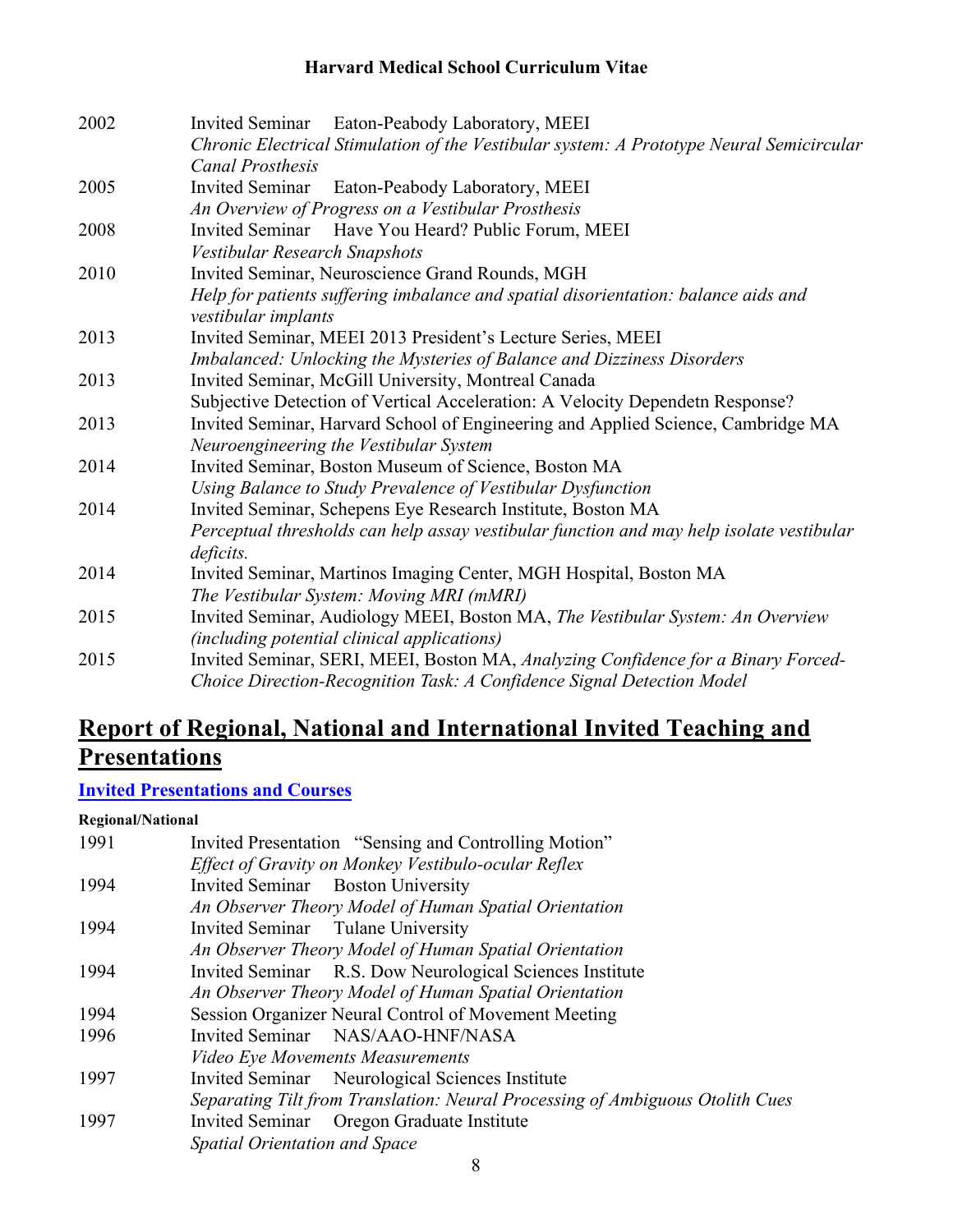| 1998 | Gordon Conference on Gravitational Effects on Living Systems<br>Invited Seminar             |
|------|---------------------------------------------------------------------------------------------|
|      | Do humans use an "internal model" to separate gravity from linear acceleration?             |
| 1999 | Mt. Sinai School of Medicine<br><b>Invited Seminar</b>                                      |
|      | Separating Tilt from Translation: Neural Processing of Ambiguous Otolith Cues               |
| 2000 | <b>Invited Seminar</b><br>University of Massachusetts – Worcester                           |
|      | <b>Neural Processing of Ambiguous Otolith Cues</b>                                          |
| 2000 | Invited Seminar Boston University                                                           |
|      | <b>Neural Processing of Ambiguous Otolith Cues</b>                                          |
| 2001 | Colloquia<br>Colby College                                                                  |
|      | Mathematics in Neurophysiology                                                              |
| 2001 | Invited Seminar Johns Hopkins University                                                    |
|      | Vestibular implants                                                                         |
| 2002 | <b>Invited Seminar</b><br>NIH Neural Prosthesis Workshop                                    |
|      | Vestibular Prostheses                                                                       |
| 2002 | Invited Seminar Neurological Sciences Institute                                             |
|      | Vestibular Implants: Introduction and Preliminary Studies                                   |
| 2002 | Keynote Speaker 6 <sup>th</sup> Symposium on Role of Vestibular Organs in Space Exploration |
|      | Influence of Rotational Cues on Tilt and Translation Responses                              |
| 2002 | <b>Invited Speaker</b><br>Orcas Island Satellite to the Barany Meeting                      |
|      | Roll Tilt Perception Depends on Roll Canal Cue                                              |
| 2002 | Invited Seminar NIDCD Advisory Council                                                      |
|      | Preliminary Scientific Research on a Neurovestibular Prosthesis                             |
| 2003 | Session Chair Biomedical Engineering Society, Nashville, Tennessee                          |
| 2003 | <b>Invited Seminar</b><br>Conference on Implantable Auditory Prostheses                     |
|      | Preliminary Progress Towards a Neurovestibular Prosthesis                                   |
| 2003 | Invited Lecture<br>ARO Short Course, Vestibular System 101                                  |
|      | Spaceflight Adaptation: The Influence of Rotational Cues on Tilt Responses                  |
| 2004 | Invited Speaker, NIDCD Workshop on Electrical Stimulation of the Vestibular Nerve           |
|      | Central Aspects of Electrical Stimulation of the Vestibular Nerve                           |
| 2005 | Invited Seminar UC-Irvine, Irvine California                                                |
|      | Progress Toward the Development of a Neurovestibular Prosthesis                             |
| 2005 | Society for Neuroscience, Washington DC<br>Session Chair                                    |
| 2005 | Invited Seminar Conference on Implantable Auditory Prostheses                               |
|      | Chronic Multi-Species Studies of Vestibular Prostheses                                      |
| 2005 | University of Utah, Salt Lake City, Utah<br><b>Invited Seminar</b>                          |
|      | Multi-Species Studies of Vestibular Prosthetics                                             |
| 2006 | Kresge Hearing Research Institute, Ann Arbor Michigan<br><b>Invited Seminar</b>             |
|      | Vestibular Prosthetics: A Series of Multi-Species Investigations                            |
| 2006 | <b>Invited Seminar</b><br>Engineering Research Center, U. of Michigan, Ann Arbor Michigan   |
|      | Vestibular Prosthetics: Multi-Species Investigations                                        |
| 2007 | Invited Seminar Division of Engineering and Applied Sciences, Harvard University            |
|      | Vestibular Prosthetics and Ultra-High Frequency Electrically-Evoked VOR                     |
| 2007 | Invited Talk, Media Lab, MIT                                                                |
|      | Vestibular Implants: Chronic Pre-Clinical Testing of a Novel Prosthetic                     |
| 2008 | Invited Seminar, University of Pittsburgh, Pittsburgh Pennsylvania                          |
|      | Vestibular Implants                                                                         |
| 2008 | Invited Seminar, Schepens Eye Research Institute, Boston, MA                                |
|      | Ultra-High Frequency Vestibulo-ocular Reflexes                                              |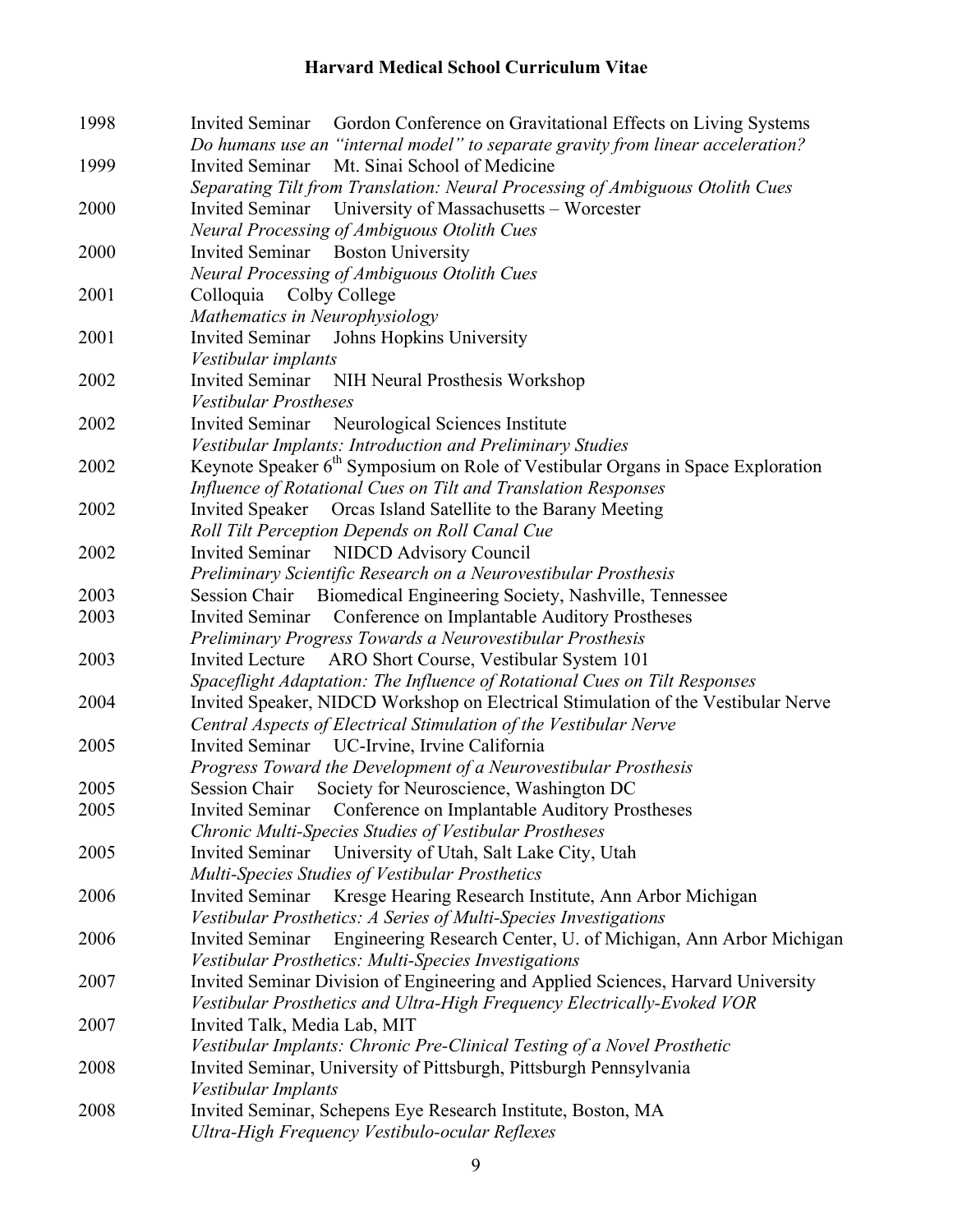| 2008 | Invited Speaker, Mathematics Biosciences Institute Workshop, Columbus Ohio<br>The contributions of internal models to the dynamics of vestibular perception and action |
|------|------------------------------------------------------------------------------------------------------------------------------------------------------------------------|
| 2012 | Invited Seminar, Kresge Seminar Series, University of Michigan                                                                                                         |
|      | Vestibular direction-recognition thresholds as a function of frequency: Translating basic<br>research to the clinic                                                    |
| 2012 | Invited Shulman Seminar, Clarkson University                                                                                                                           |
|      | Vestibular direction-recognition thresholds as a function of frequency: Translating basic<br>research to the clinic                                                    |
| 2015 | Invited Seminar, Johns Hopkins University                                                                                                                              |
|      | Perceptual Thresholds can help assay vestibular function and may help isolate vestibular<br>deficits.                                                                  |
| 2015 | Grand Rounds, Otolaryngology, Columbia University                                                                                                                      |
|      | Perceptual Thresholds can help assay vestibular function and may help isolate vestibular<br>deficits: Basic and Translational Studies                                  |
| 2015 | Invited Seminar, Kinesiology, U. Mass - Amherst                                                                                                                        |
|      | Perceptual Thresholds can help assay vestibular function and may help isolate vestibular<br>deficits: Basic and Translational Studies                                  |
| 2016 | Invited Seminar, Naval Medical Research Unit - Dayton (NAMRU-D)                                                                                                        |
|      | Vestibular perceptual thresholds: Basic and translational studies                                                                                                      |
| 2016 | Invited Seminar, Biomedical Engineering, The Ohio State University                                                                                                     |
|      | Vestibular Confidence: Studying the Cinderella of Decision-Making Quantitatively                                                                                       |
| 2016 | Invited Seminar, Otolaryngology, The Ohio State University                                                                                                             |
|      | Can vestibular perceptual thresholds help improve patient diagnosis & provide a<br>functional assessment?                                                              |
| 2016 | Invited Seminar, BRAIN Program, NIH/NINDS                                                                                                                              |
|      | Can vestibular perceptual thresholds help improve patient diagnosis & provide a<br>functional assessment?                                                              |
| 2016 | Invited Seminar, Otolaryngology, U. of Miami                                                                                                                           |
|      | Vestibular Confidence: Quantitative Clinical and Engineering Studies                                                                                                   |
| 2016 | Invited Seminar, Biomedical Engineering, U. of Iowa                                                                                                                    |
|      | Vestibular Confidence: Studying the Cinderella of Decision-Making Quantitatively                                                                                       |
| 2016 | Invited Seminar, Otolaryngology, U. of Iowa                                                                                                                            |
|      | Can vestibular perceptual thresholds help improve patient diagnosis & provide a<br>functional assessment?                                                              |
| 2016 | Invited Seminar, Psychology Department, Brandeis University                                                                                                            |
|      | A Confidence Model for Vestibular Psychophysical Thresholds                                                                                                            |
| 2016 | Invited Seminar, Draper Laboratories, Cambridge MA                                                                                                                     |
|      | A Confidence Model for Efficient Estimation of Vestibular Thresholds                                                                                                   |

#### **International**

| 1995 | Invited Talk Neurology of Human Spatial Orientation, Ibiza Spain                  |
|------|-----------------------------------------------------------------------------------|
|      | Eccentric Rotation Responses in both Humans and Monkeys                           |
| 2001 | Invited Seminar York University, Toronto, Ontario, Canada                         |
|      | The influence of rotational cues on the neural processing of tilt and translation |
| 2002 | Invited Lecturer International Space University                                   |
|      | Rotation Otolith Tilt Translation Reinterpretation (ROTTR) Hypothesis: New        |
|      | Investigations of Neurovestibular Adaptation to Spaceflight                       |
| 2003 | Invited Seminar University of Geneva, Switzerland                                 |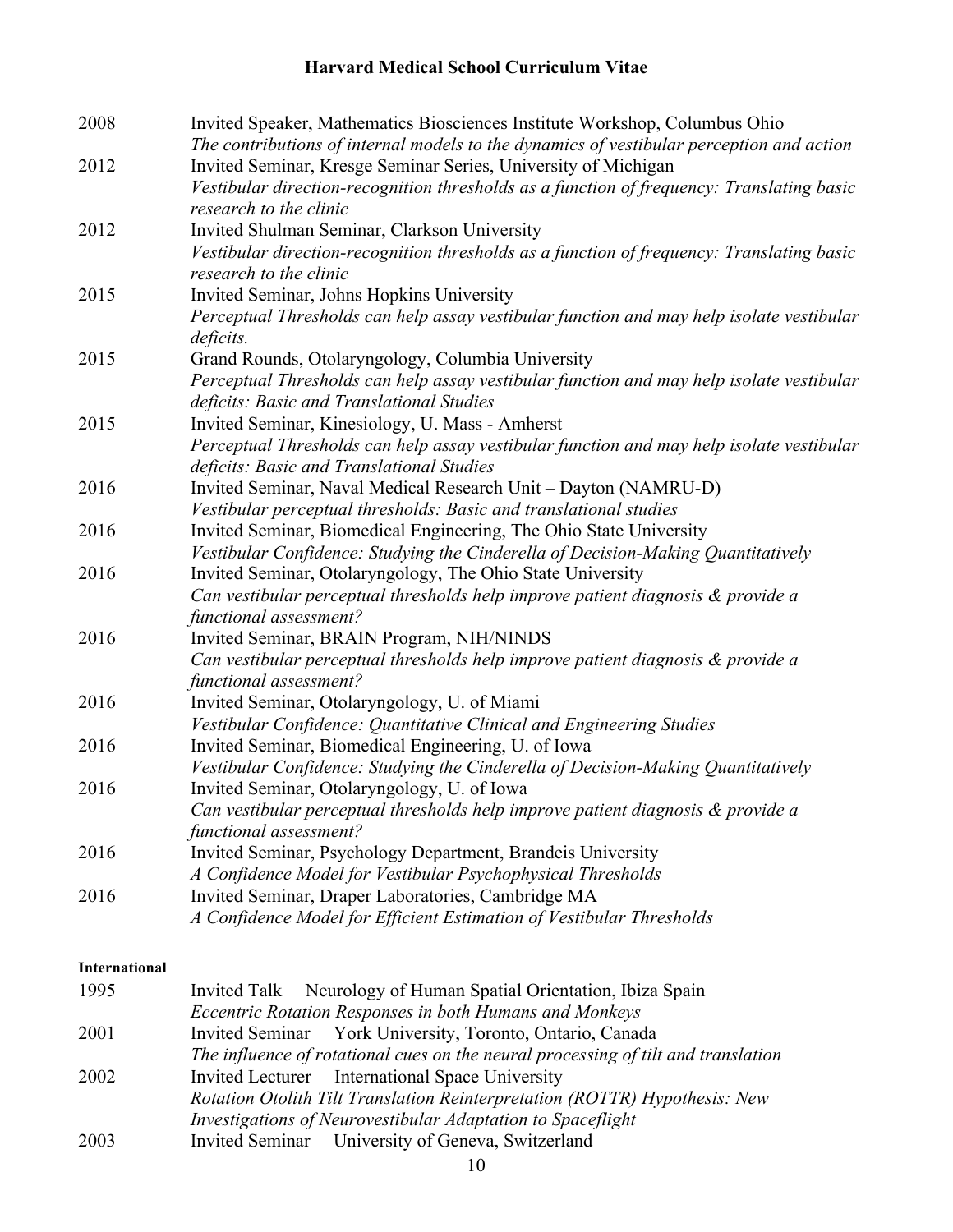|      | Preliminary Scientific Research on a Neurovestibular Prosthesis                             |
|------|---------------------------------------------------------------------------------------------|
| 2005 | Invited Lecturer German Summer School, Munich, Germany                                      |
|      | Vestibular Prostheses: Chronic Studies in Three Mammalian Species                           |
| 2006 | Wahrnehmungskonferenz, Tubingen, Germany<br><b>Invited Seminar</b>                          |
|      | Investigations Developing a Vestibular Prosthesis                                           |
| 2006 | Invited Seminar University of Rome Tor Vergata, Rome, Italy                                 |
|      | Processing Ambiguous Gravito-inertial Cues: Qualitatively Different Strategies Are Used     |
|      | to Elicit Reflexive and Perceptual Responses                                                |
|      |                                                                                             |
| 2008 | Invited Seminar International Workshop on Biomimetic System Design, KAIST, S.               |
|      | Korea                                                                                       |
|      | Investigations of a Sensorineural Implant to Replace Absent Vestibular Function             |
| 2008 | Invited Seminar University of Nijmegen, The Netherlands                                     |
|      | The dynamics of human motion perception                                                     |
| 2008 | Invited Seminar Jeju Science School, Jeju, S. Korea                                         |
|      | Replacing a broken sensory system: Vestibular prosthesis research                           |
| 2008 | Biomimetics Laboratory ME Dept., KAIST, S. Korea<br><b>Invited Seminar</b>                  |
|      | Contributions to roll tilt perception                                                       |
| 2009 | DGN Neuroprosthetics Symposium, Nuremberg, Germany<br><b>Invited Speaker</b>                |
|      | Vestibular Implants: State of the Art                                                       |
| 2010 | Invited Seminar Fixational Eye Movements and Visual Stabilization, Stockholm Sweden         |
|      | VOR threshold dynamics                                                                      |
| 2011 | Invited Speaker Bertarelli Program in Translational Neuroscience and Neuroengineering       |
|      | Lausanne, Switzerland Vestibular Neuroengineering: A Glimpse to the Future?                 |
| 2013 | Invited Speaker Neurology, University Hospital Zurich, Zurich, Switzerland                  |
|      | Assaying Vestibular Function via Threshold Testing: Basic and Translational Research        |
| 2013 | Invited Speaker Psychology Institute, Bern University, Bern, Switzerland                    |
|      | Assaying Vestibular Function via Threshold Testing: Basic and Translational Research        |
|      |                                                                                             |
| 2013 | Invited Speaker EPFL, Lausanne, Switzerland                                                 |
|      | Multi-Species Studies of a Vestibular Implant                                               |
| 2014 | Invited Speaker University of Geneva Hospital, Geneva, Switzerland                          |
|      | Perceptual Thresholds can help assay vestibular function and may help isolate vestibular    |
|      | deficits                                                                                    |
| 2014 | Invited Speaker Neural Control of Movement Vestibular Satellite, Amsterdam                  |
|      | Perceptual Thresholds can help assay vestibular function and may help isolate deficits      |
| 2015 | <b>Invited Speaker</b><br>MedEl, Innsbruck, Austria, "Multi-species studies of a vestibular |
|      | implant"                                                                                    |
| 2015 | <b>Invited Speaker</b><br>ORH-HNS, Prague, "Perceptual thresholds can help assay vestibular |
|      | function and may help isolate deficits: Basic and translational studies"                    |
| 2015 | ORH-HNS, Prague, "Multi-species studies of a vestibular implant"<br><b>Invited Speaker</b>  |
| 2015 | 8 <sup>th</sup> Australasian Workshop on Computational Neuroscience and<br>Keynote Address  |
|      | Neuromorphic Engineering, Queenstown New Zealand, Translating Vestibular                    |
|      | Neuroengineering and Neuroscience to the Clinic                                             |
| 2016 | Barany Society Meeting, Seoul, Korea<br>Speaker                                             |
|      | Multi-Species Vestibular Implant Studies                                                    |
| 2016 | Barany Society Satellite Meeting, Seoul, Korea<br><b>Invited Speaker</b>                    |
|      | Vestibular Perceptual Thresholds Vary Consistently with Age                                 |
| 2016 | MedEl Workshop, Frankfurt, Germany<br><b>Invited Speaker</b>                                |
|      |                                                                                             |
|      | Multi-Species Vestibular Implant Studies                                                    |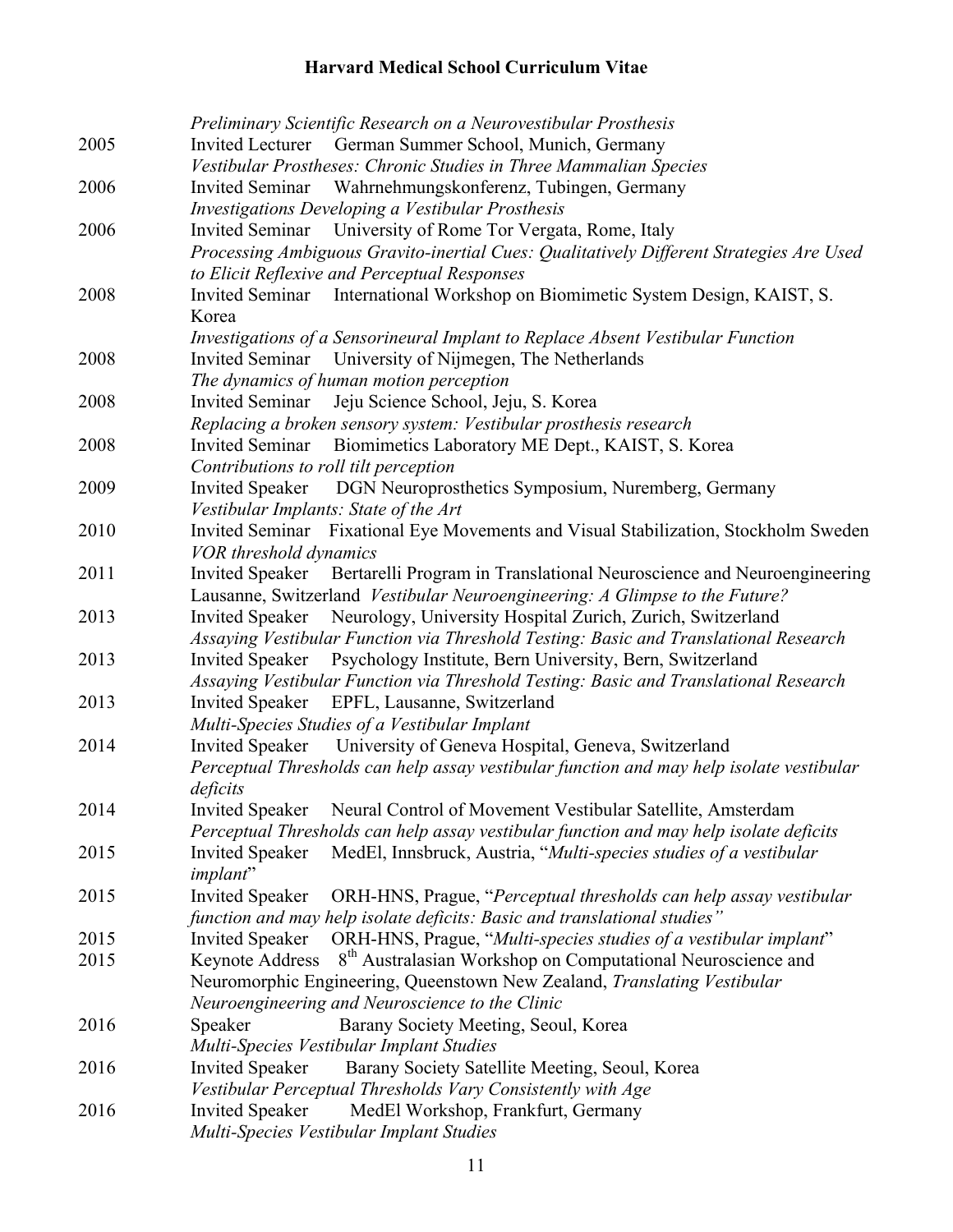# **Report of Technological and Other Scientific Innovations**

| Patent # $6,546,291$ | Merfeld, D, Rauch, S, Wall, C, and Weinberg, M (2003). Balance Prosthesis.    |
|----------------------|-------------------------------------------------------------------------------|
| Patent # 7,454,246   | Merfeld, D (2008). Sensor Signal Alignment                                    |
| Patent #7,488,341    | Merfeld, D (2009). A method for optical stimulation of the vestibular system  |
| Patent #7,789,838    | Merfeld, D. Haburcakova, C. and Saginaw, M (2010).                            |
|                      | Audible Range Oculocometry for Assessment of Vestibular Function              |
| Patent # 7,730,892   | Merfeld, D. Gong, Rauch, Terry, Wall (2010). Mechanical vestibular stimulator |
| Patent # 7,933,654   | Merfeld, D, Gong, Rauch, Wall (2011). Vestibular stimulator                   |
| Patent # 7,912,542   | Merfeld, D (2011). Sensor signal alignment                                    |
| Patent # 7,962,217   | Merfeld, D, Gong, Rauch, Wall (2011). Vestibular stimulator                   |
| Patent # $8,372,127$ | Merfeld, D (2013). Optical Vestibular Stimulator                              |
| Patent # $8,430,823$ | Merfeld, D, Gong, Rauch, Terry (2013). Vestibular Canal Plug                  |
| Patent # 8,532,759   | Merfeld, D (2013). Sensor Signal Alignment                                    |
| Patent # $8,543,212$ | Merfeld, D, Gong, Rauch, Wall (2013). Vestibular stimulator                   |
|                      |                                                                               |

# **Report of Scholarship**

### **Publications**

- 1. **Merfeld DM**, Kelly AJ, and Jahn RG (1986). MPD Thruster Performance: Propellant Distribution and Species Effects. Journal of Propulsion and Power 2(4):317-322
- 2. Arrott AP, Young LR, and **Merfeld DM** (1990). Perception of Linear Acceleration in Weightlessness. Aviation, Space and Environmental Medicine 61(4):319-326.
- 3. **Merfeld DM**, Young LR, Tomko DL, and Paige GD (1991). Spatial Orientation of VOR to Combined Vestibular Stimuli in Squirrel Monkeys. Acta Otolaryngologica Supplement 418:287-292.
- 4. **Merfeld, DM** and Young LR (1992). Three Dimensional Eye Velocity Measurement Following Postrotational Tilts in Monkeys. Annals of the New York Academy of Science 656:783-794.
- 5. **Merfeld DM**, Young, LR, Paige GD and Tomko DL (1993). Three Dimensional Eye Velocity Measurement Following Postrotational Tilts in Monkeys. Journal of Vestibular Research 3(3):231- 239.
- 6. **Merfeld DM**, Young LR, Oman CM, and Shelhamer MJ (1993). A Multidimensional Model of the Effect of Gravity on the Spatial Orientation of the Monkey. Journal of Vestibular Research 3:141- 161.
- 7. **Merfeld DM**, Christie JRI, and Young LR. (1994) Perceptual and Eye Movement Responses Elicited by Linear Acceleration Following Spaceflight. Aviation, Space, and Environmental Medicine 65(11):1015-1024.
- 8. Shelhamer MJ, **Merfeld DM**, and Mendoza J-C (1994). Vergence Can Be Controlled by Audio Feedback, and Induces Downward Ocular Deviation. Experimental Brain Research 101:169-172.
- 9. **Merfeld DM** (1995). Modeling the Vestibulo-ocular Reflex of the Squirrel Monkey during Eccentric Rotation and Roll Tilt. Experimental Brain Research 106:123-134.
- 10. **Merfeld DM** and Young LR (1995). The Vestibulo-ocular Reflex of the Squirrel Monkey during Eccentric Rotation and Roll Tilt. Experimental Brain Research 106:111-122.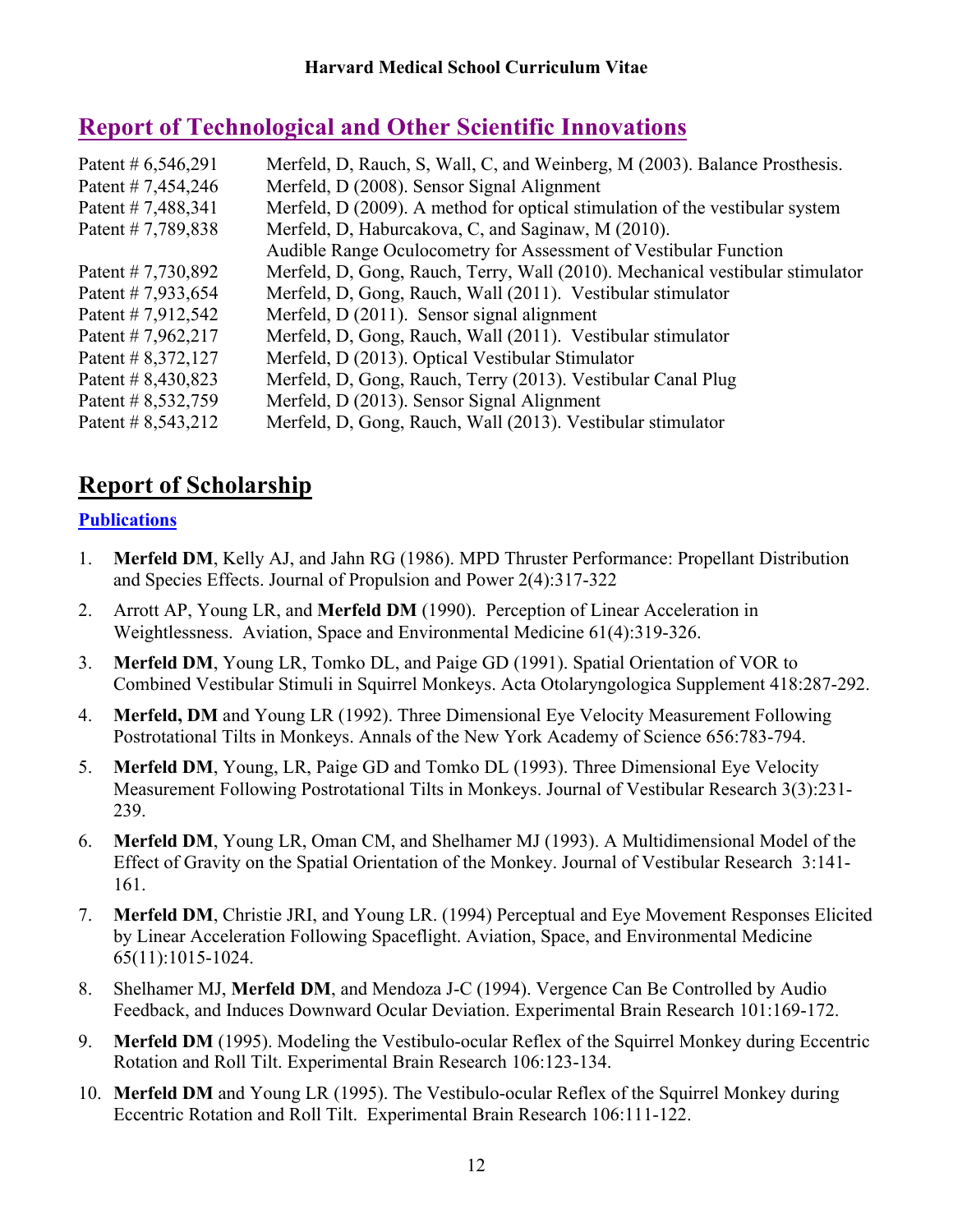- 11. **Merfeld DM** (1995). Modeling Human Vestibular Responses during Eccentric Rotation and Off Vertical Axis Rotation. Acta Otolaryngologica Supplement 520:354-359.
- 12. Shelhamer MJ, **Merfeld DM**, and Mendoza J-C (1995). Effect of Vergence on the Gain of the Linear Vestibulo-Ocular Reflex. Acta Otolaryngologica Supplement 520:72-76
- 13. **Merfeld DM** (1996). Effect of spaceflight on the ability to sense and control roll tilt: Human neurovestibular studies on SLS-2. Journal of Applied Physiology 81:50-57.
- 14. **Merfeld DM**, Polutchko KA, Schultz K (1996). Perceptual responses to linear acceleration following spaceflight: Human neurovestibular studies on SLS-2. Journal of Applied Physiology 81:58-68.
- 15. **Merfeld DM** (1996). Vestibulo-ocular reflex of the squirrel monkey during eccentric rotation with centripetal acceleration along the naso-occipital axis. Rain Research Bulletin 40:303-309.
- 16. **Merfeld, DM**, Teiwes W, Clarke AH, Scherer H, and Young LR (1996). The dynamic contributions of the otolith organs to human ocular torsion. Experimental Brain Research 110:315-321.
- 17. Cordo P, Inglis JT, Vershuerer S, Collins J, **Merfeld DM**, Buckley S, Rosenblum S and Moss F (1996). Stochastic resonance in human muscle spindles, a potential fusimotor mechanism. Nature 383: 769-770.
- 18. Wall C, **Merfeld DM**, Zupan L (1999). Effects of static orientation upon human optokinetic afternystagmus. Acta Otolaryngologica 119:16.23
- 19. **Merfeld DM**, Zupan L, Peterka RJ (1999). Humans use an internal model to estimate gravity and linear acceleration. Nature 398:615:618
- 20. Gong W, **Merfeld DM** (2000). A prototype neural semicircular canal prosthesis using patterned electrical stimulation. Annals of Biomedical Engineering 28(5):572-581.
- 21. Angelaki D, **Merfeld DM**, and Hess, B (2000). Low-frequency otolith and semicircular canal interactions after canal inactivation. Experimental Brain Research 132(4):539-549.
- 22. Zupan L, Peterka R, **Merfeld DM** (2000). Neural processing of gravito-inertial cues in humans: I. Influence of the semicircular canals following post-rotatory tilt. Journal of Neurophysiology 84:2001-2015.
- 23. **Merfeld DM**, Zupan L, Gifford C (2001). Neural processing of gravito-inertial cues in humans: II. Influence of the semicircular canals during eccentric rotation. Journal of Neurophysiology 85:148- 1660.
- 24. Angelaki DE, Wei M, **Merfeld DM** (2001). Vestibular discrimination of gravity and translational acceleration. Ann NY Acad Sci., 942:114-127.
- 25. **Merfeld DM**, Zupan LH (2002). Neural processing of gravitoinertial cues in humans. III. Modeling tilt and translation responses. J Neurophysiology, 87(2):819-833.
- 26. Gong W, **Merfeld DM** (2002). System design and performance of a unilateral semicircular canal prosthesis. IEEE Trans. on Biomedical Engineering, 49(2):175-181.
- 27. Zupan L, **Merfeld DM**, Carlot, C (2002). Using sensory weighting to model the influence of canal, otolith, and visual cues on spatial orientation and eye movements. Biological Cybernetics, 86:209- 230.
- 28. Lewis R, Gong W, Ramsey M, Minor L, Boyle R, Merfeld DM. (2002). Vestibular adaptation studied with a prosthetic semicircular canal. Journal of Vestibular Research, 12:87-94.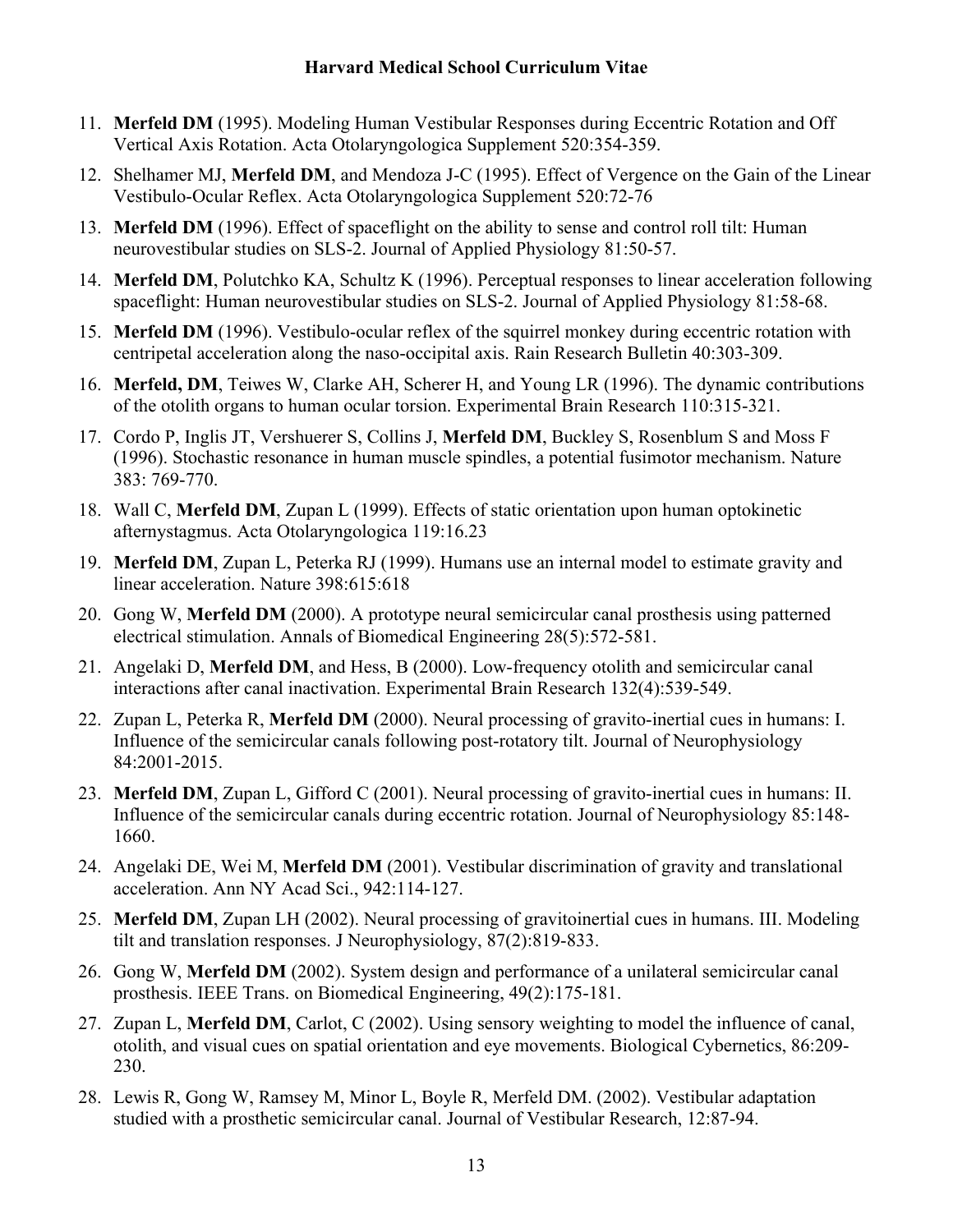- 29. Zupan, L. and **Merfeld DM**, (2003). Neural processing of gravito-inertial cues in humans: IV. Influence of visual rotational cues during roll optokinetic stimulation. Journal of Neurophysiology, 89(1):390-400.
- 30. **Merfeld, DM**, (2004) Rotation Otolith Tilt-Translation Reinterpretation (ROTTR) Hypothesis: A new hypothesis to explain neurovestibular spaceflight adaptation. Journal of Vestibular Research, 13(4-6):309-320.
- 31. Peterka RJ, Gianna-Poulin CC, Zupan LH, **Merfeld DM** (2004) Origin of Orientation-dependent Asymmetries in Vestibulo-ocular Reflexes Evoked by Caloric Stimulation. J Neurophysiology 92- 2333-2345.
- 32. Lewis R, Haburcakova C, **Merfeld DM** (2004) Roll tilt perception in rhesus monkeys. Ann of the NY Academy of Sci 1039:294-305.
- 33. **Merfeld DM**, S. Park, C.Gianna-Poulin, FO Black, S.Woods, (2005) Vestibular perception and action employ qualitatively different mechanisms: I. Frequency response of VOR and perceptual responses during translation and tilt, J Neurophysiology 94:186-198.
- 34. **Merfeld, DM**, S. Park, C. Gianna-Poulin, FO Black, S. Woods, (2005) Vestibular perception and action employ qualitatively different mechanisms: II. VOR and perceptual responses during combined tilt and translation, J Neurophysiology 94:199-205.
- 35. Israel, I, M. Crockett, L. Zupan, **D. Merfeld** (2005), reproduction of on- and off-center self-rotations, Exp Brain Research 163:540-546.
- 36. Zupan L and **Merfeld DM** (2005) Influence of otolithic cues on human ocular torsion. Journal of Vestibular Research 15:173-183.
- 37. Zupan L and **Merfeld DM** (2005) An internal model of head kinematics predicts the influence of head orientation on reflexive eye movements. J Neural Eng. 2:S180-187
- 38. Mast F, **Merfeld DM**, Kosslyn S (2006) Visual mental imagery during caloric vestibular stimulation. Neuropsychologia 44:101-109.
- 39. **D. Merfeld**, W. Gong, J. Morrissey, M. Saginaw, C. Haburcakova, and R. Lewis, (2006) Acclimation to chronic constant-rate peripheral stimulation provided by a vestibular prosthesis, IEEE Trans Biomed Eng 53:2362-2372.
- 40. S. Park, C. Gianna-Poulin, FO Black, S. Wood, and **D. Merfeld** (2006) Roll rotation cues influence roll tilt perception assayed using a somatosensory technique Journal of Neurophysiology, 96:486-491
- 41. **Merfeld DM**, Haburcakova C, Gong W, Lewis R (2007) chronic Vestibulo-ocular Reflexes Evoked by a Vestibular Prosthesis. IEEE Trans Biomed Eng 54:1005-1015
- 42. Grabherr, L, K. Nicoucar, F. Mast, **D. Merfeld** (2008) Vestibular thresholds for yaw rotation about an earth-vertical axis as a function of frequency. Exp Brain Res 186:677-681
- 43. Lewis R, C. Haburcakova, and **D. Merfeld**, (2008) Roll tilt psychophysics in rhesus monkeys during vestibular and visual stimulation, Journal of Neurophysiology, 100:140-153
- 44. Gong, W, C. Haburcakova, and **D. Merfeld**, (2008) Vestibulo-ocular responses evoked via bilateral electrical stimulation of the lateral semicircular canals. IEEE Trans Biomed Eng 55:2608-19
- 45. Zupan LH and **Merfeld DM**. (2008) Interaural self-motion linear velocity thresholds are shifted by roll vection. Experimental brain research 191:505-511
- 46. Rader, AA, Oman, CM and **Merfeld DM** (2009) Motion perception during variable-radius swing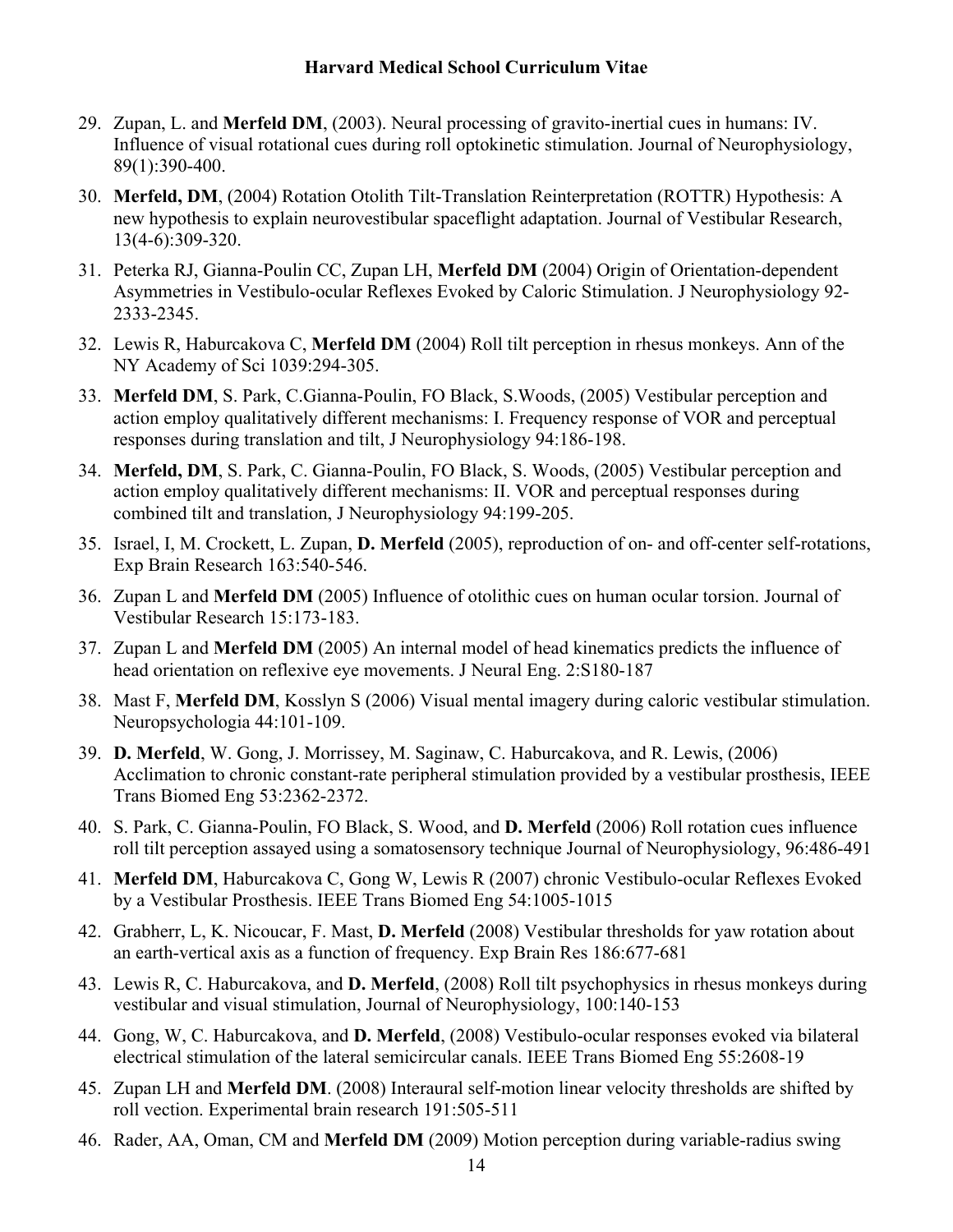motion in darkness Journal of Neurophysiology 102:2232-2244

- 47. Lewis RM, C Haburcakova, W Gong C Makary and **DM Merfeld** (2010) Vestibulo-ocular reflex adaptation investigated with chronic motion-modulated electrical stimulation of semicircular canal afferents. Journal of Neurophysiology 103:1066-1079
- 48. DiGiovanna, J, W. Gong, C. Haburcakova, V. Kögler, J. Carpaneto, V. Genovese, **D. Merfeld**, A. Demosthenous, J. P. Guyot, K-P. Hoffmann, A. Berthoz, M. Morari, and S. Micera "Development of a closed-loop neural prosthesis for vestibular disorders," Journal of Automatic Control vol. 20, p. 27- 32, 2010.
- 49. Rader, AA, Oman, CM and **Merfeld DM** (2011) Perceived tilt and translation during variable-radius swing motion with congruent or conflicting visual and vestibular cues. Experimental Brain Research 210:173-184.
- 50. Saginaw, MS, W Gong, C Haburcakova, and **DM Merfeld** (2011) Attenuation of eye movements evoked by a vestibular implant at the frequency of the baseline pulse rate. IEEE Trans Biomed Eng 58(10):2732-9.
- 51. Lewis RF, Priesol AJ, Nicoucar K, Lim K, **Merfeld DM** (2011) Abnormal motion perception in vestibular migraine. Laryngoscope 121:1124-1125.
- 52. **Merfeld DM** (2011) Signal Detection Theory and Vestibular Thresholds: I. Basic Theory and Practical Considerations. Exp Brain Res 210:389-405.
- 53. Lewis RF, Priesol AJ, Nicoucar K, Lim K, **Merfeld DM** (2011) Dynamic tilt thresholds are reduced in vestibular migraine. Journal of Vestibular Research 21:323-330.
- 54. Haburcakova, C, Lewis, RF, **Merfeld DM** (2012) Frequency dependence of vestibulo-ocular reflex thresholds. Journal of Neurophysiology 107:973-983.
- 55. DiGiovanna, J, J. Carpaneto, S. Micera, **DM Merfeld** (2012) Alignment of angular velocity sensors for a vestibular prosthesis. Journal of NeuroEngineering and Rehabilitation 9:14.
- 56. Karmali, F, **Merfeld DM** (2012) A distributed, dynamic, parallel computational model: the role of noise in velocity storage. Journal of neurophysiology, 108(2):390-405.
- 57. Thompson LA, Haburcakova C, Gong W, Lee DJ, Wall C, **Merfeld DM**, et al. (2012) Responses evoked by a vestibular implant providing chronic stimulation. J Vestib Res. 22(1):11-5.
- 58. Valko, Y, Priesol AJ, Lewis R, **Merfeld DM** (2012) Vestibular labyrinth contributions to human whole-body motion discrimination Journal of Neuroscience 32(39):13537-42.
- 59. Lim K, **Merfeld DM** (2012) Signal Detection Theory and Vestibular Perception: II. Fitting Perceptual Thresholds as a Function of Frequency. Experimental Brain Research 222(3):303-320.
- 60. Lewis RF, Haburcakova C, Gong W, Karmali F, **Merfeld DM**. (2012) Spatial and temporal properties of eye movements produced by electrical stimulation of semicircular canal afferents. Journal of Neurophysiology. 108(5):1511-20.
- 61. Chaudhuri, S, **Merfeld DM** (2013) Signal Detection Theory and Vestibular Perception: III. Fitting unbiased psychometric tit parameters using generalized linear models. Experimental Brain Research. 225(1):133-46.
- 62. Hartmann M, Furrer S, Herzog MH, **Merfeld DM**, Mast FW. (2013) Self-motion perception training: thresholds improve in the light but not in the dark. Experimental Brain Research 226(2):231-40
- 63. Lewis RF, Nicoucar K, Gong W, Haburcakova C, **Merfeld DM**. (2013) Adaptation of vestibular tone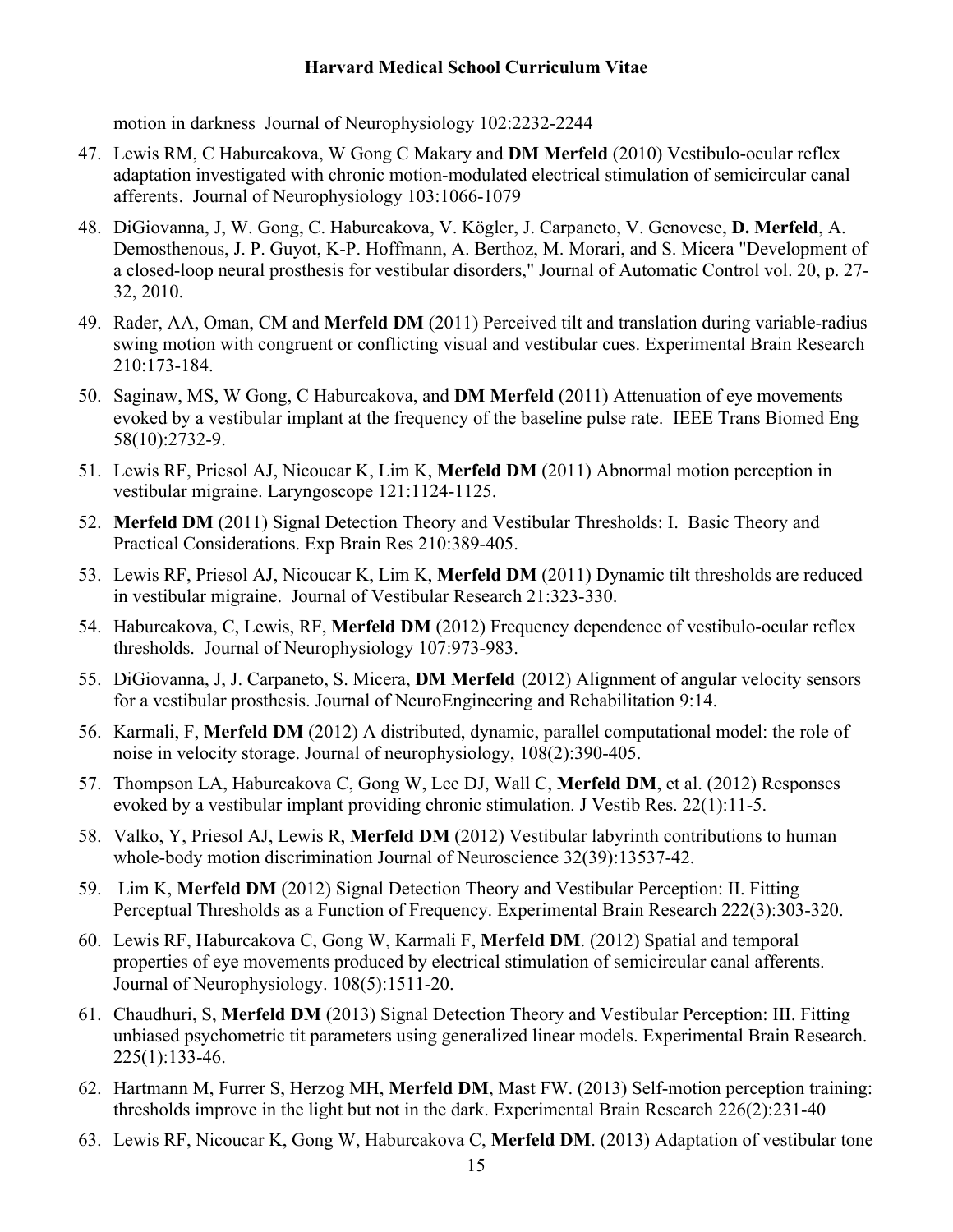studied with electrical stimulation of semicircular canal afferents. Journal of the Association for Research in Otolaryngology. 14(3):331-40.

- 64. Chaudhuri, S. E., Karmali, F., & **Merfeld, DM** (2013). Whole body motion-detection tasks can yield much lower thresholds than direction-recognition tasks: implications for the role of vibration. J Neurophysiol, 110(12), 2764-2772.
- 65. Mardirossian, V., Karmali, F., & **Merfeld, DM.** (2014). Thresholds for human perception of roll tilt motion: patterns of variability based on visual, vestibular, and mixed cues. Otol Neurotol, 35(5), 857- 860.
- 66. Poppendieck, W., Sossalla, A., Krob, M. O., Welsch, C., Nguyen, T. A., Gong, W., **Merfeld, DM** . . . Hoffmann, K. P. (2014). Development, manufacturing and application of double-sided flexible implantable microelectrodes. Biomed Microdevices  $\leq$  in press $\geq$ .
- 67. Karmali, F, Lim, K, & **Merfeld, DM** (2014). Visual and vestibular perceptual thresholds each demonstrate better precision at specific frequencies and also exhibit optimal integration. J Neurophysiol, 111(12):2393-403.
- 68. Priesol, AP, Valko, Y, **Merfeld, DM**, & Lewis, RF (2014). Motion perception in patients with idiopathic bilateral vestibular hypofunction. Otolaryngology – Head and Neck Surgery 150(6):1040- 42.
- 69. Lewis RF, Haburcakova C, Gong W, Lee D, **Merfeld DM** (2013) Electrical stimulation of semicircular canal afferents affects the perception of head orientation. The Journal of Neuroscience 33(22):9530-5.
- 70. Yi, Y., & Merfeld, D. (2016). A Quantitative Confidence Signal Detection Model: 1. Fitting Psychometric Functions. J Neurophysiol, 115(4):1932-45.
- 71. **Merfeld, DM**, Clark, T. K., Lu, Y. M., & Karmali, F. (2016). Dynamics of individual perceptual decisions. J Neurophysiol, 115(1), 39-59
- 72. Bermúdez Rey, MC, et al. (2016). "Vestibular Perceptual Thresholds Increase above the Age of 40." Frontiers in Neurology **7**(162).
- 73. Lim, K, Nicoucar, K, & **Merfeld, DM**. (2017). Perceptual precision of passive body tilt is consistent with statistically optimal cue integration. J Neurophysiol  $\leq$  in press $\geq$ .

### **Peer reviewed publications in print or other media**

- 1. **Merfeld DM**, Black FO, Wade S (1997). Clinical Use of Three Dimensional Video Measurements of Eye Movements. Otolaryngology-Head and Neck Surgery, 118(3):S34-S37.
- 2. **Merfeld DM** (2001). Must all action halt during sensorimotor mismatch? Behavioral and Brain Sciences, 24(1):189-190.
- 3. Wall C, **Merfeld DM**, Rauch SD, Black FO (2002). Vestibular Prostheses: the Engineering & Biomedical Issues. Journal of Vestibular Research, 12:95-113.
- 4. **Merfeld DM** (2004) Internal Models and Spatial Orientation. Behavioral and Brain Sciences 27:410
- 5. **Merfeld, DM**, DA Priesol, D. Lee and R. Lewis (2009) Potential solutions to several vestibular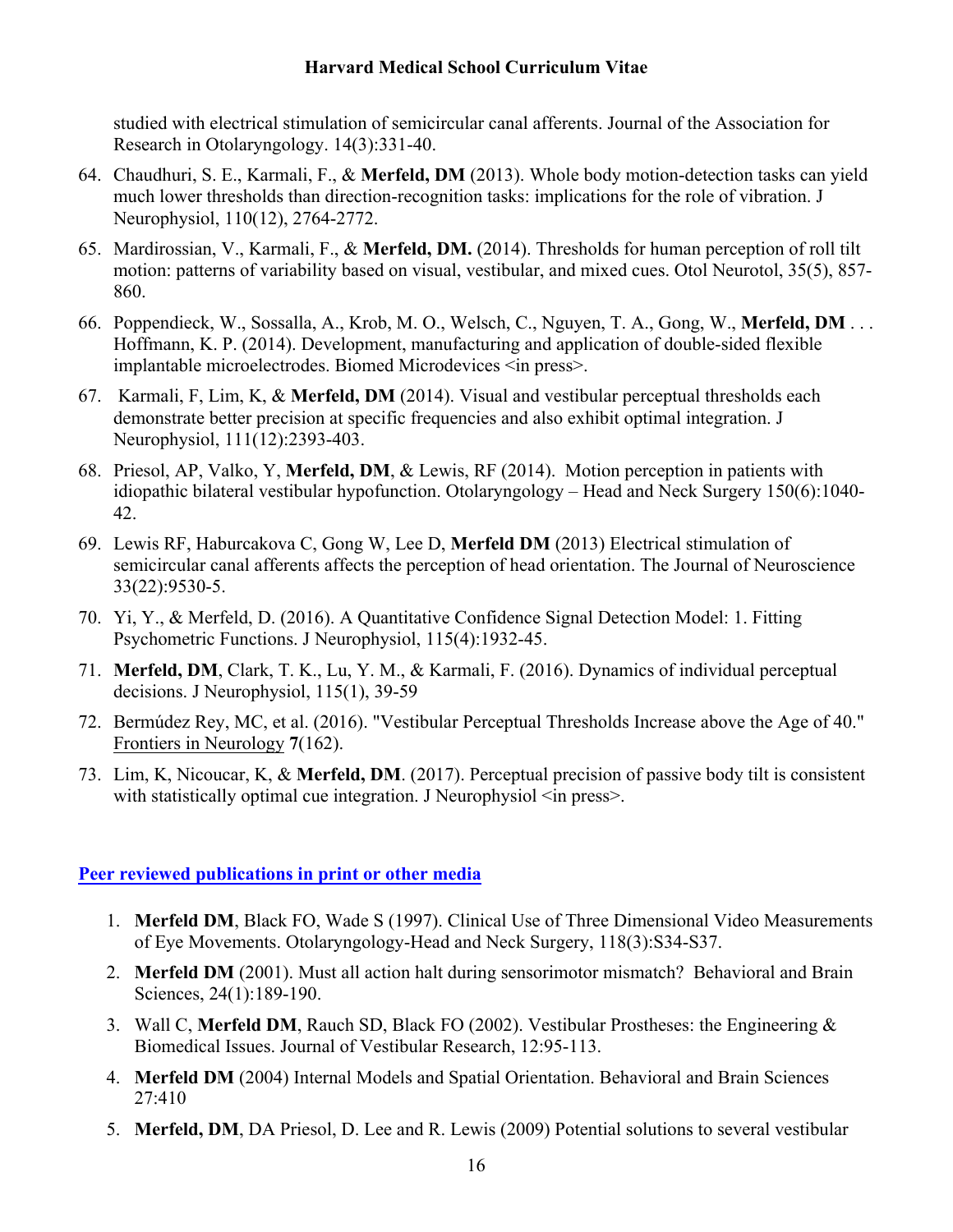challenges facing clinicians. Journal of Vestibular Research 20:71-77

6. **Merfeld, DM**, Lewis, RF (2012) Replacing semicircular canal function with a vestibular implant. Curr. Opin Otolaryngol Head Neck Surg 20(5):386-92.

### **Non-peer reviewed scientific or medical publications/materials in print or other media**

- 1. **Merfeld DM**, Kelly AJ, and Jahn RG (1985). MPD Thruster Performance: Propellant Injection and Species Effects. AIAA/DGLR/JSASS 18<sup>th</sup> International Electric Propulsion Conference, Paper # AIAA 85-2022.
- 2. Groleau, N, Bhatnagar R, and **Merfeld DM** (1991). Using Qualitative Knowledge for Quantitative Simulation of the Human Spatial Orientation System. Second Annual Conference on AI, Simulation and Planning in High Autonomy Systems, Cocoa Beach, Florida, April 1-2.
- 3. **Merfeld DM**, Christie JRI, and Young LR (1992). Horizontal and Vertical Eye Movements in Humans During Interaural Linear Acceleration. Proceedings of the Barany Society Meeting, Prague, Czechoslovakia.
- 4. Teiwes W, Clarke AH, **Merfeld DM**, Oman CM, Scherer H, and Young LR (1993). Otolithic Contribution to Torsional Eye Movements during Dynamic Linear Acceleration. Proceedings of the tribute conference for David A. Robinson, Eibsee, Germany, September 26-29.
- 5. Wearne, SL, Curthoys, IS, Halmagyi, GM and **Merfeld DM** (1993). Deviation of the axis of eye rotation during rotation in yaw following unilateral vestibular deafferentation. Proceedings of the Barany Society Meeting, Prague, Czechoslovakia, 1993:289-291.
- 6. **Merfeld DM** (2004) Rotational Cues Influence Tilt and Translation Responses: Implications for Spaceflight Adaptation. In  $6<sup>th</sup>$  Syposium on the role of the Vestibular Organs in Space Exploration. Portland OR (accepted)
- 7. Newman, D, Marquez, J, Wagner, E, **Merfeld, D** and Trott, G (2004) Explore Space: Integrating Space Biomedical Engineering Education and Research in 55<sup>th</sup> International Astronautical Congress, Vancouver, BC Canada
- 8. Zupan LH, Park, S, and **Merfeld DM** (2004) The Nervous System Uses Internal Models to Achieve Sensory Integration. 26<sup>th</sup> Annual International IEEE Engineering in Medicine and Biology Conference, San Francisco
- 9. Zupan LH and **Merfeld DM** (2006) Influence of visual rotational cues on human orientation and eye movements. Virtual images seminars, edited by Kemeny A and Berthoz A, Paris, France
- 10. **Merfeld, DM**. (2014) Vestibular Neuroprostheses. Neuroprostheses. Woodhead Publishing, Cambridge UK.
- 11. Lewis, RF, and **Merfeld DM** (2014) Chapter 9: Vestibular Implants. Recent Advances in Otolaryngology.

### **Professional educational materials or reports, in print or other media**

### *Textbooks*

1. Wolfe, JM, Kluender, KR, Levi, DM, Bartoshuk, LM, Herz, RS, Klatzky, RL, Lederman, SJ, **Merfeld, DM** (2008). Sensation and Perception, Second edition. Sinauer Associates, Inc. Sunderland MA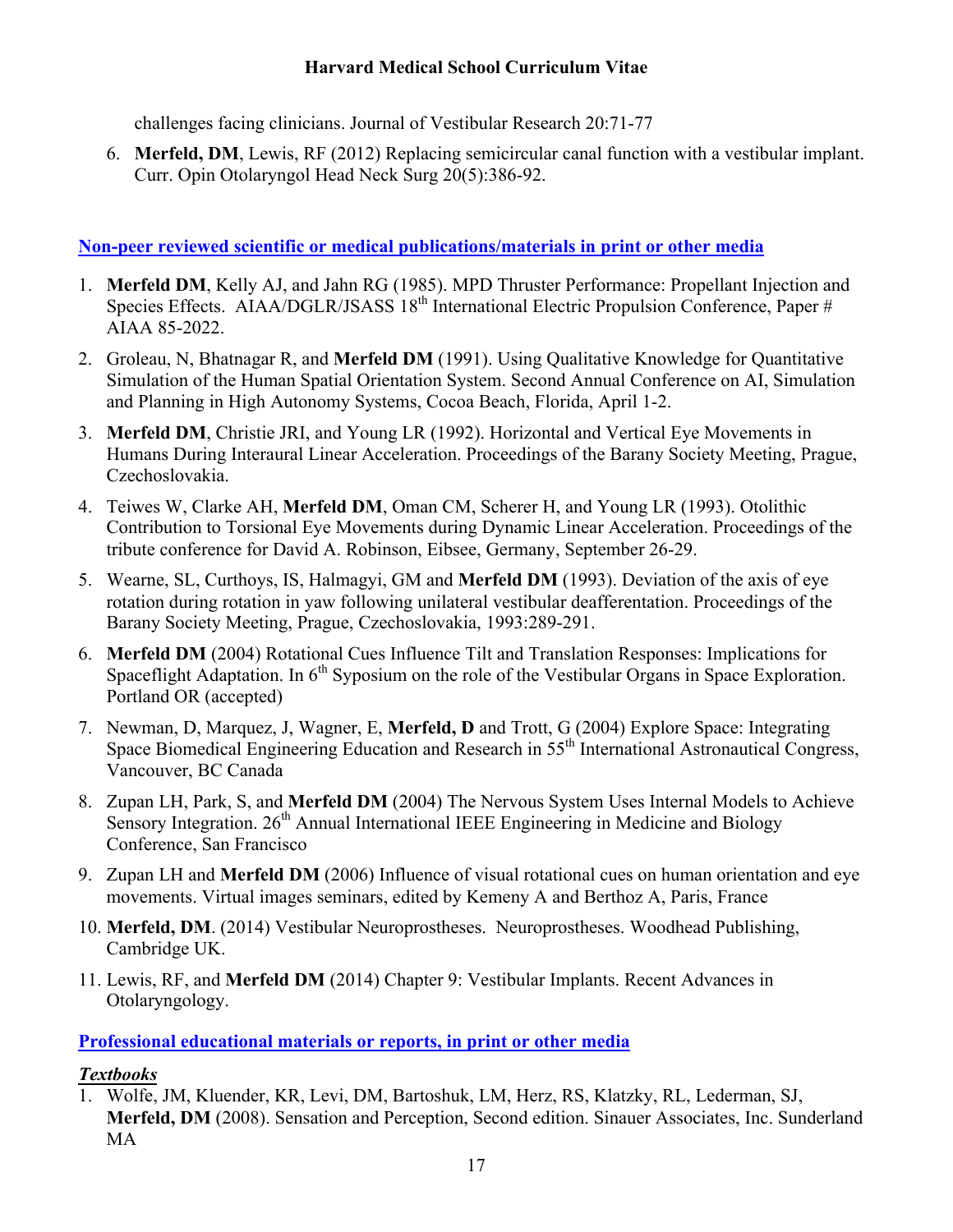- 2. Wolfe, JM, Kluender, KR, Levi, DM, Bartoshuk, LM, Herz, RS, Klatzky, RL, Lederman, SJ, **Merfeld, DM** (2012). Sensation & Perception, Third edition. Sinauer Associates, Inc. Sunderland MA
- 3. Wolfe, JM, Kluender, KR, Levi, DM, Bartoshuk, LM, Herz, RS, Klatzky, RL, Lederman, SJ, **Merfeld, DM** (2014). Sensation & Perception, Fourth edition. Sinauer Associates, Inc. Sunderland MA

### **Thesis**

1. **Merfeld, DM** (1990) Spatial Orientation in the Squirrel Monkey: An Experimental and Theoretical Investigation. MIT, Cambridge, MA